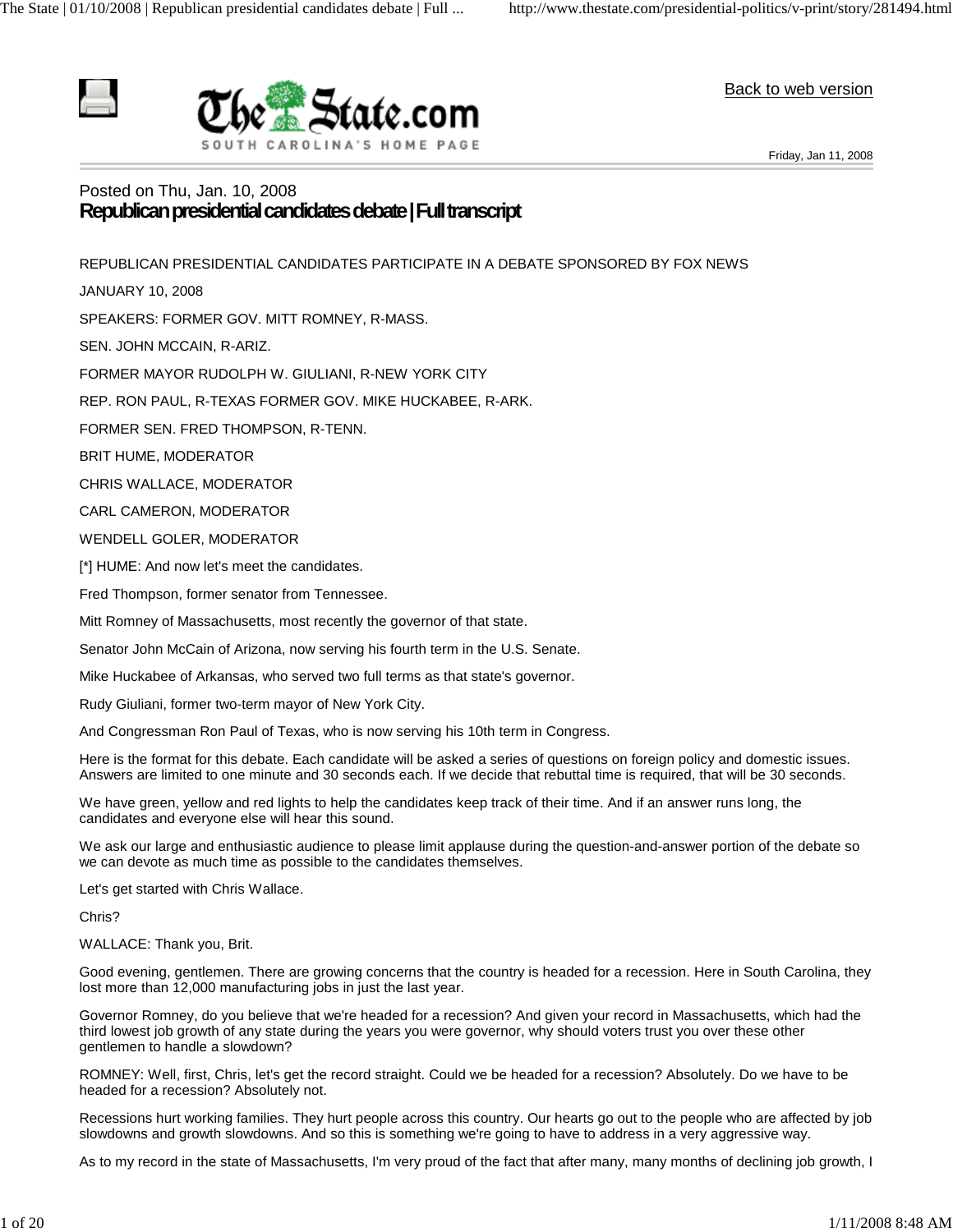took over the state and helped turn that around. And in my years as governor, we kept adding jobs every single month after we saw that turnaround.

The pipeline for new jobs coming into our state was in single digits when I came into office. When I left, it was over 200. And some of the biggest employers are still coming into the state. Every month since I've left, we keep on adding jobs. So I'm proud of what we did there.

What do we have to do at the federal level to keep a recession from occurring?

Number one, we're going to have to make sure that we stop the housing crisis.

Number two, we're going to have to reduce taxes on middle-income Americans immediately.

Number three, we're going to have to deal with gas prices. We're going to have to finally become energy independent and make the investments in new technology that will allow us to get there.

And, finally, R&D, investments in science and technology. That's an area where America can continue to lead the world.

It's time for us not just to talk about improving our economy; we're going to have to do the hard work of rebuilding our economy, strengthening it.

And I know that there are some people who think, as Senator McCain did, he said, you know, some jobs have left Michigan that are never coming back. I disagree.

I'm going to fight for every single job, Michigan, South Carolina, every state in this country. We're going to fight for jobs and make sure that our future is bright. We're going to protect the jobs of Americans and grow this economy again.

WALLACE: Since you mentioned his name, Senator McCain, you have 30 seconds to rebut. MCCAIN: One of the reasons why I won in New Hampshire is because I went there and told them the truth. And sometimes you have to tell people things they don't want to hear, along with things that they do want to hear.

There are jobs -- let's have a little straight talk -- there are some jobs that aren't coming back to Michigan. There are some jobs that won't come back here to South Carolina.

But we're going to take care of them. That's our goal; that's our obligation.

We need to go to the community colleges and design education and training programs so that these workers get a second chance. That's our obligation as a nation.

We're not going to end somebody's career and life of productivity at age 35 or 40 or older. We're going to design education and training programs that meet the needs of this information technology revolution that we are in.

And by the way, I don't believe we're headed into a recession. I believe the fundamentals of this economy are strong, and I believe they will remain strong. This is a rough patch, but I think America's greatness lies ahead of us.

WALLACE: Senator McCain -- and you have 90 seconds to answer this full question -- some of these ideas that are being talked about, like education and research and development, are longer term.

If we're talking about a recession in the next few months, in 2008, what kind of short-term, more immediate government fixes would you propose to try to keep the slowdown diminished or to reverse it? And would you support them even if they added to the government deficit?

MCCAIN: Well, the first thing we need to do is stop the out-of- control spending. Out-of-control spending is what caused the interest rates to rise. It causes people to be less able to afford to own their own homes.

We need to stop the spending. And that way we can get our budget under control and we can have a -- basically a strong, fundamental fiscal underpinnings.

The second thing that we need to do, of course, is stop spending \$400 billion a year overseas to oil-producing countries that come right out of our economy immediately. Some of that money goes, unfortunately, to fund terrorist organizations.

We've got to -- and we can use Detroit for this, where there's tremendous technology in the state of Michigan, and tremendous abilities to develop technologies to reduce this dependency on foreign oil, and eventually eliminate it, and stop this outflow of some \$400 billion a year. Education and training is obviously important, but stop the spending. As president, I know how to do it. I'll wield that veto pen, and I won't let another pork-barrel earmark spending bill cross my desk without vetoing it. And I'll make the authors of it famous.

I know how to do it. I saved the taxpayers \$6 billion on a bogus tanker deal. I'm called the sheriff by my friends in the Senate who are the appropriators, and I didn't win Miss Congeniality. And as president, I won't win Miss Congeniality, either.

I'll stop the outrageous spending, and that'll be the best thing that can happen to America's economy.

WALLACE: Governor Huckabee, you have started running a TV commercial in Michigan that says voters want a president who reminds them of the guy they work with, not the guy who laid them off.

Do you believe we're headed for a recession? And do you have a short-term government economic stimulus package that you think would be more effective than what you've heard so far from Governors Romney and Senator McCain?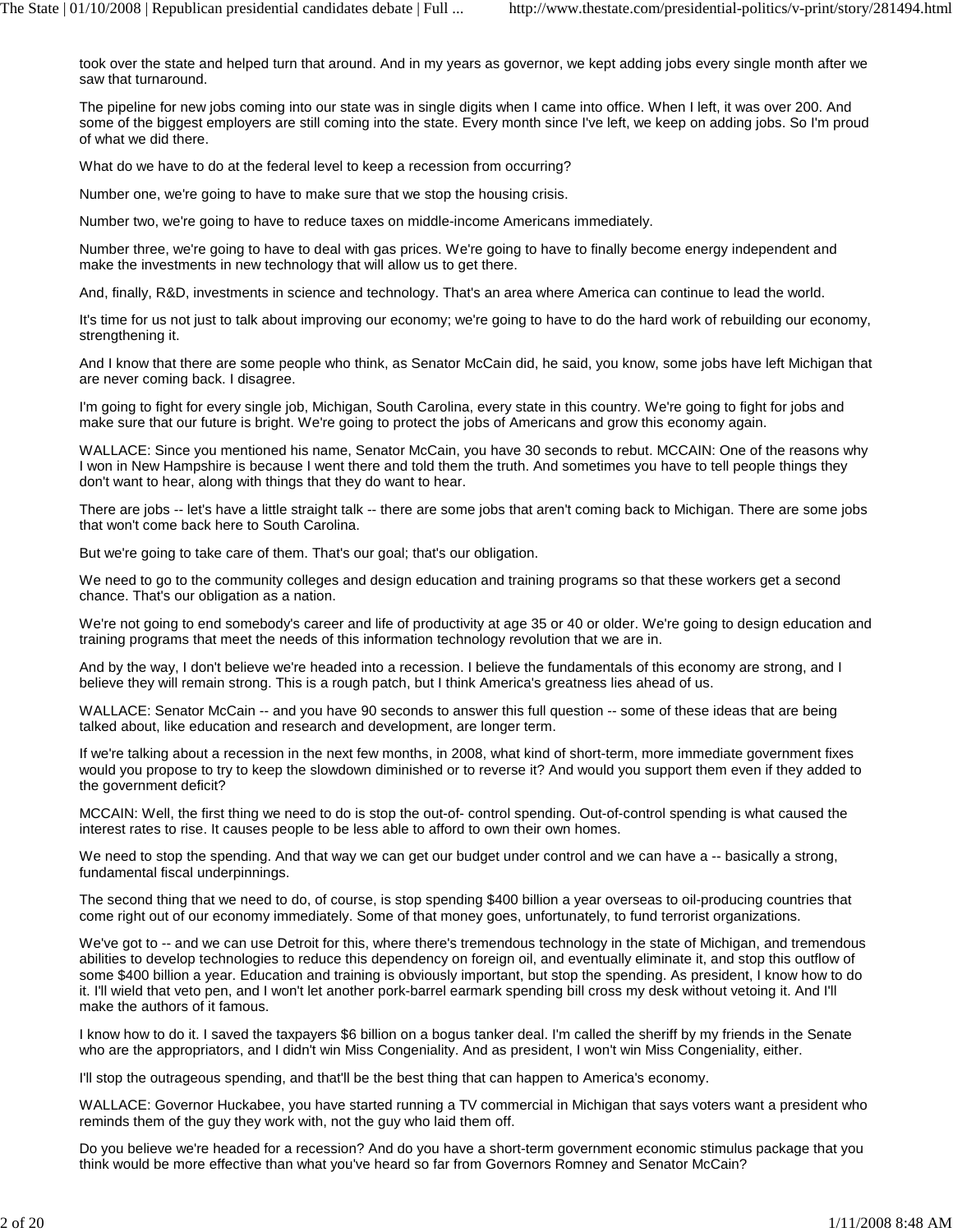HUCKABEE: Chris, I hope we're not headed toward recession, but if we are, there's four factors that will be the reason.

The first one is fuel prices. When gasoline gets as high as it is, and oil goes to \$100 a barrel, it impacts the way people live. It may not impact people at the top, but people who barely make it from paycheck to paycheck know that it doesn't just affect the fuel going to and from work.

Everything they reach for on the shelf of their store costs more because it took more money to transport it to that store.

HUCKABEE: So that's the first thing we have to realize, is with our dependency upon foreign oil, if we don't begin to reverse that and become energy independent, we well could continue this enslavement to foreign oil, and ultimately wreck our economy.

The second thing, subprime mortgages. Two million people today in America risk losing their homes. Now, there's culpability on both lender, as well as a lot of borrowers who bought more home than they could.

And I commend the president. I think he's handled this right without trying to rush in an do something with taxpayer money to fix this, but certainly to get the parties to make it work.

Two other thing, health care costs, and the other is education cost. All those factors together.

And a lot of people are working harder this year than a year ago, and yet they're not getting ahead. Even if they make more money, they're not making enough money to make up. So the first thing is not raise taxes, cut the marginal tax rates, if anything, and eventually go to a fair tax which really does stop the penalties on people's productivity.

WALLACE: Mayor Giuliani, you announced plans for a big tax cut yesterday. And you have been running ads that say reducing taxes actually will increase revenues. But the bipartisan Congressional Budget Office, as well as two chairmen of President Bush's Council of Economic Advisers, all say that tax cuts don't pay for themselves, that in fact they add to the deficit, they don't reduce it.

So, given that, do you stand by your statement?

GIULIANI: Well, the reality is that some tax cuts do add to revenues. Other tax cuts don't add to revenues. It depends on the tax cut. And tax cutting has been part of the Bush program, the Reagan program, the Kennedy program, and it always led to significant increase in economic activity.

The Club for Growth looked at our plan, which is the biggest tax cut in history, and said that it would be a significant improvement in the economy and it would add to growth in the economy. Now, let me give you an example.

If you cut something like the corporate tax at 35 percent, you bring it down to 30 percent, you will get more revenues from that cut, because our corporate tax is the second highest in the world. If you cut some other tax, you might not get those kinds of revenues.

So, the question is: What tax are you cutting? Is it anti- competitive? If it is anti-competitive, you're actually going to get more revenues from that tax cut. But that's not the only answer to how you deal with a possible recession.

You also have to cut spending as significantly as you cut taxes. You have to be willing to impose cutbacks on each one of the federal agencies, the civilian agencies. I would do that the way I did as mayor of New York City, the way Ronald Reagan did it as president of the United States.

You have to be willing to engage in regulatory reform so that we have a picture here in the United States where we're not regulating businesses out of the country. The main things you have to guard against are overtaxing, overspending, overregulating and over-suing. And if you can find balance there, you will do things that are necessary to prop up the economy and to allow us to have a growth economy.

It's not just one thing.

WALLACE: Senator McCain, as a deficit hawk, I just want to ask you for a 30-second rebuttal on that.

Do you believe the tax cuts pay for themselves or do you believe that they add to the deficit?

MCCAIN: I think they stimulate the economy. I think that one of the first things we have to do that I forgot to mention is make these tax cuts permanent, because we've got to give some certainty to families and businesses all over America that these tax cuts will not expire and then give them the effect of a tax increase. So I believe they stimulate the economy, but, Chris, you've got to cut spending.

I'm proud to have been a member of the Reagan revolution, a foot soldier. And we cut taxes, but Ronald pay Reagan knew we had to cut spending at the same time. And that was our great failure as a party, is we cut taxes and then we let spending get out of control.

And frankly, it cost us a great deal. If we had adopted the tax cut package that I had, which entails spending cuts, then we would be talking about more tax cuts today.

WALLACE: Congressman Paul, do you support a government program to stimulate the economy?

PAUL: Well, a government program is too vague. What kind of a government program?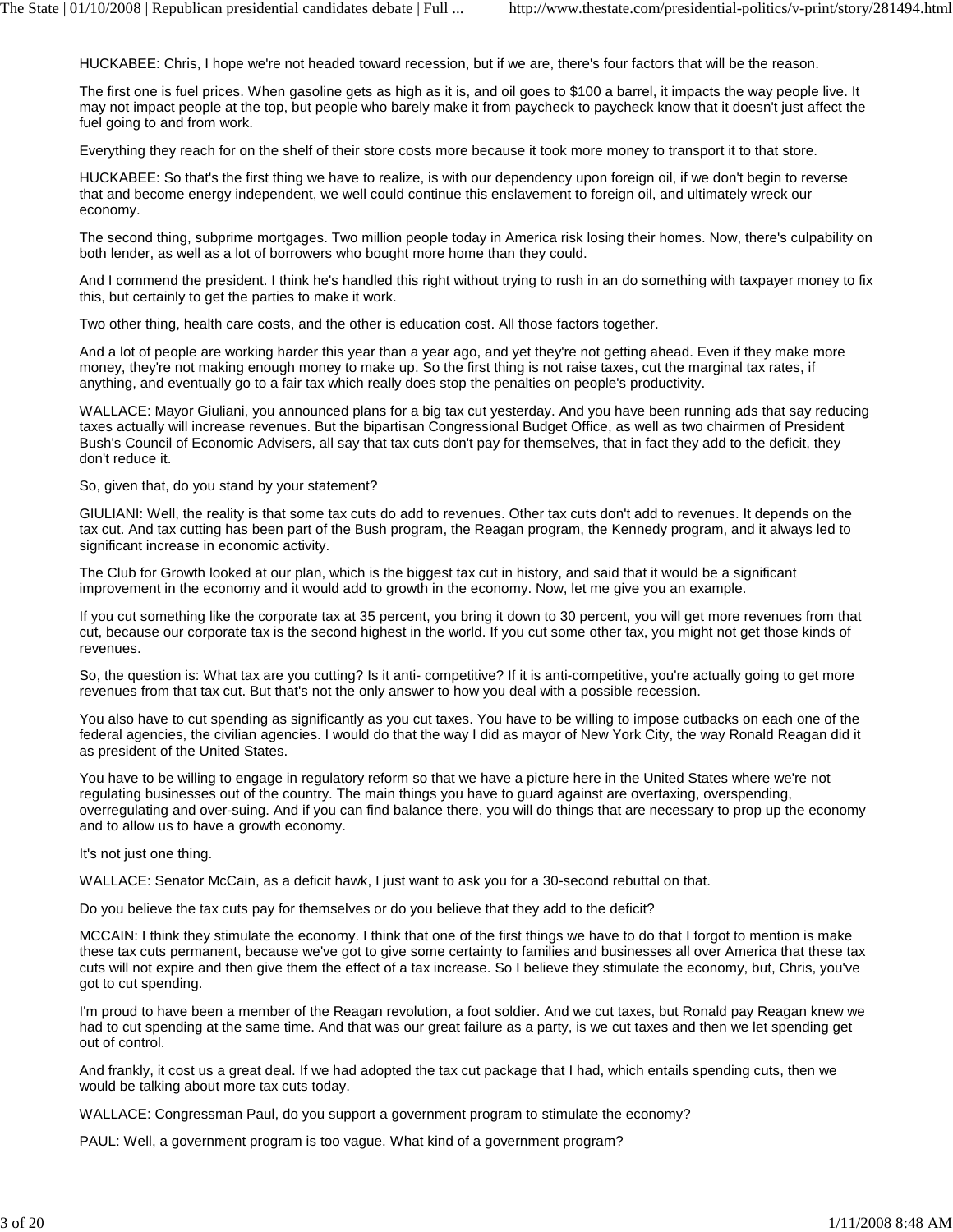If it's appropriating money and trying to stimulate that way and spend more money, no, that would be the wrong thing to do. But a government program of a -- of a reduced tax burden, yes, that would be.

Also, to solve this problem, you have to understand why we're in a recession. I believe we're in a recession. I think it's going to get a lot worse if we continue to do the wrong things that we've done in the past, that it's going to be delayed, just as what happened in the Depression.

But you have to understand that over-stimulation in an economy by artificially low interest rates by the Federal Reserve is the source of the recession.

PAUL: The recession has been predictable. We just don't know exactly when it will come.

If you do the wrong thing, it's going to last for a long time. The boom period comes when they just pour out easy credit and it teaches people to do the wrong things. There's a lot of malinvestment, debt that goes in the wrong direction, consumers who do the wrong things, and businessmen who do the wrong thing.

So we have to attack this and understand the importance of Austrian theory of the business cycle. If you don't, we're going to continue to do this and the longer you delay the recession, the worse the recession is, and we've delayed a serious recession for a long time.

The housing market's already in depression and a lot of people are hurt and the standing of living in this country is going down. Look at what's happening to the dollar.

And what is being offered by the Federal Reserve and Treasury and everybody in Washington? Lower interest rates. Well, lower interest rates is the problem. Artificially low interest rates is the artificial stimulus which causes the bubble, which allows the inevitable recession to come.

So what we need to do is deal with monetary policy and not pretend that artificial stimulus by more spending is going to help. That won't do you one bit of good.

WALLACE: Senator Thompson, I'd like to get your opinion, also, on whether or not we're in a recession or headed for one. And, as well, you have proposed a big tax plan, but much of it, including, for instance, extending the Bush tax cut, wouldn't help in the short run.

Do you support a short-run government stimulus package or should we just leave the economy alone?

THOMPSON: First of all, I need to defend Rudy a little bit on his tax plan, because it looks an awful lot like the one I put out a couple of months ago.

So the government never loses as much revenue as the experts say we're going to. With the '01 and '03 tax cuts in place, we received more revenue into the government in one day in April of this year than ever before in the history of the country.

So much for the experts, as far as that's concerned. It does stimulate growth and it's overall beneficial for the economy.

Unemployment is up to five percent. That used to be considered full employment, but we're going in the wrong direction with regard to that. It's not just the subprime market now. It's poured over into the general housing market.

Credit is scarce. It's affected the consumer credit market in general. If you're talking about automobile loans or you're talking about credit card thieves or anything like that, the money is getting tighter and tighter.

We still have a bunch of two-handed economists in Washington. On the one hand, we may go into recession, and, on the other hand, we may not. Nobody knows. But I think that as we proceed, we need to count on the fed doing the right thing in terms of the interest rates and we need to look seriously at whether or not we should do things such as speed up depreciation schedules for businesses, those that create jobs, have a deduction for capital expenses instead of having to capitalize them, things of that nature.

We had a stimulus package back in '01. It's targeted toward the lower income people. I think that has to be considered somewhere along the line if the economy calls for it, not today, but perhaps a little later on.

But we have to keep in mind a great many lower income people don't pay income taxes to start with. So an income tax rebate like we've tried before would not work.

We would all be a lot better off if people knew that these tax cuts of '01 and '03 were not going to expire at the end of 2010, which they're scheduled to do.

HUME: Carl Cameron has the next round of questions.

Carl?

CAMERON: Thanks, Brit.

Good evening, Gentlemen.

As you all well know, no Republicans ever won the presidency without winning the first in the south, South Carolina, primary.

Governor Huckabee, a question for you.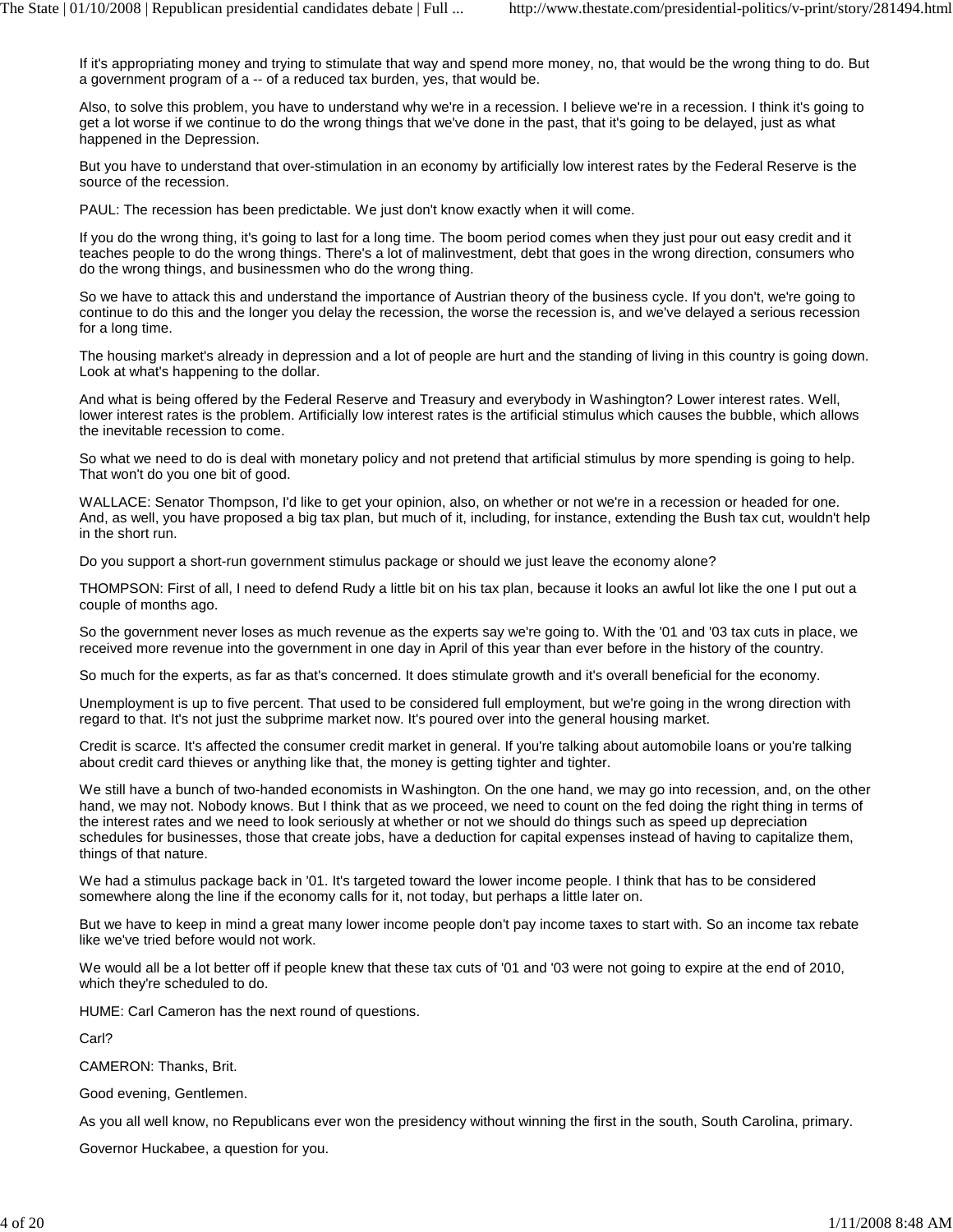Your adviser, Ed Rollins, recently said that the Reagan Coalition of Economic, Social and National Security Conservatives is gone and you've been quoted as saying that you're not running for another Reagan term.

Tell us, sir, what part of that coalition is gone and what has it been replaced by?

HUCKABEE: Well, I'm not sure anybody said we're not running for a Reagan term. I think I said I wasn't running for this president's third term, because each of us have to distinguish ourselves.

So let me correct you on that, not that you would need correcting, Carl, but I wanted to throw that in and make sure you go that right.

The Reagan Coalition has certainly not seen those same middle class, working class Republicans feeling a part of the Republican Party as they should and one of the things that I want us to do, both as a party and through this election process, is once again make sure that people understand that when we lower taxes, when we cut spending, when we have a strong national defense, when we stick to our principles on the sanctity of human life and the primacy of traditional marriage.

And we also unapologetically hold to the idea that the Second Amendment is just as precious as the First Amendment; and, in fact, without the second, we don't have the first, because we have no way to protect it.

HUCKABEE: All of those things were a part of that Reagan coalition. I was a part of it in 1979 and a lot of the evangelicals who became a part of helping Ronald Reagan to be elected.

Over the years, sometimes Republicans have thought that one part of that coalition was more important than the other. I think they're all important, and we need to recapture them.

But we need to make sure that we communicate that our party is just as interested in helping the people who are single moms, who are working two jobs, and still just barely paying the rent as we are the people at the top of the economy.

CAMERON: Senator McCain, just a moment ago, you referred to yourself as a foot soldier in the Reagan army. What do you think about the notion in the Huckabee camp that the Reagan coalition might be gone?

MCCAIN: I think, in some respects, that the Reagan principles and philosophy and practices we've gone away from. I've said a number of times we came to power in 1994 to change government, and government changed us. Spending was one of those.

There's probably not a Republican in this room that doesn't know what I'm saying when I say the bridge to nowhere, the \$233 million bridge to an island with 50 people on it.

So I say that we let spending get out of control. We abandoned some of our environmental principles that Teddy Roosevelt was so famous for.

Climate change, in my view, is probably real, and climate change has to be addressed, and we can do it without asking anyone to shiver in the dark. Young people in this country want a better planet to be handed off to them.

But fundamentally, also, we have to return to those principles of less government, lower taxes, strong family values, strong national defense, and those that made us the Reagan revolution that brought about a new dawn of a new day in America and helped us immeasurably in bringing down the iron curtain.

And I'm not sure about the lights here.

CAMERON: Governor Romney, as part of your universal health insurance plan in Massachusetts, you say it was necessary to include coverage for abortion services. Would you make that same decision if Congress were to suggest that mandatory abortion services would be part of a national health insurance program?

ROMNEY: Carl, the decision to include abortion services in health care in Massachusetts was required by the court, not by the legislature, and certainly not by me as governor.

My term as governor was decidedly pro-life. On every decision I could make as governor, I came down on the side of life. And that's why the Massachusetts Right to Life Association awarded me their leadership award after my term as governor.

But let me come back to your other question about Ronald Reagan. Look, the only way we're going to win the White House is by appealing to the coalition that brought together the great strength that Ronald Reagan brought to America.

What's happened in America is that Washington has moved away from the Reagan coalition. The Republican Party, in some cases, has moved away from the Reagan principles.

But the principles that Ronald Reagan espoused are what will allow us not only to win the White House, but to keep America strong. Ronald Reagan was the ultimate optimist. He was a person who had confidence in America and brought back that spirit that we rely upon to be the strongest nation on Earth.

Ronald Reagan said we're going to have such a strong military, we'll out-compete the Soviets, and he did. He said we're going to have such strong families that the values of Americans will shine as an example of a shining city on a hill for the entire world to see, and he did that.

And he also said we're going to have a strong economy, because he recognized that the only way we can have strong families that have good health care, and schools, and values, and a strong military is if our economy is powerful.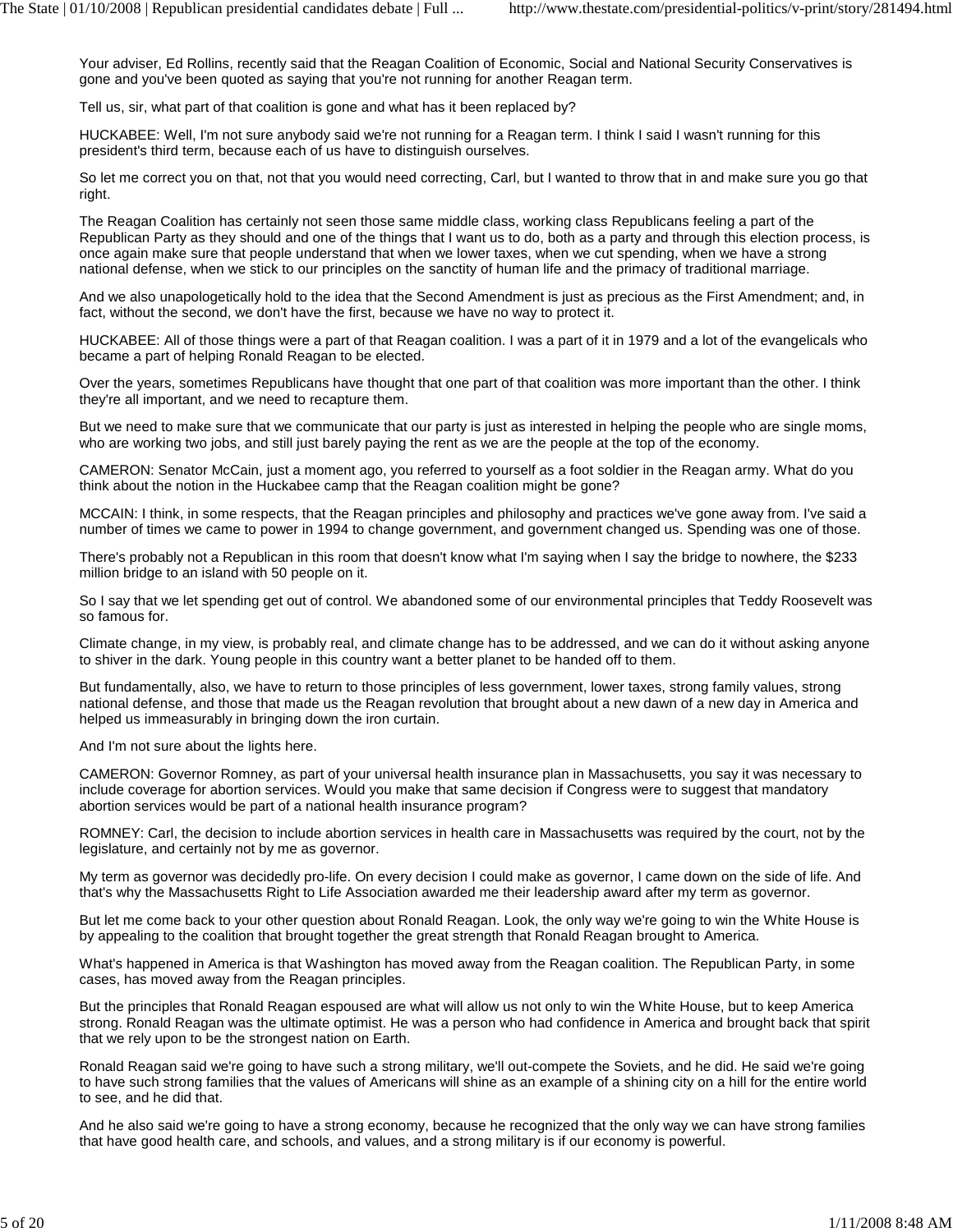Knowing how America works is more important than knowing how Washington works. And I've spent my life over the last 30 years learning how America works, how our economy is the envy of the entire world.

And I want to make sure that in this time when our economy is a little fragile, not sure where we're heading, that we strengthen that economy. That's what I know how to do. I've seen jobs come and go; I'll make sure that jobs come to America.

## THOMPSON: Can I answer that?

CAMERON: Senator Thompson, a 30-second rebuttal.

THOMPSON: Well, it's not a response. I mean, you asked a minute or a minute-and-a-half question of these gentlemen on the Reagan revolution. Could I address that?

CAMERON: Sure.

THOMPSON: It's an important issue, because I think it demonstrates what we're about here today. I think that Governor Huckabee's campaign manager said it accurately in terms of what they believe. They believe that it is over.

This is a battle for the heart and soul of the Republican Party and its future. On the one hand, you have the Reagan revolution. You have the Reagan coalition of limited government and strong national security.

On the other hand, you have the direction that Governor Huckabee would take us in. He would be a Christian leader, but he would also bring about liberal economic policies, liberal foreign policies.

THOMPSON: He believes we have an arrogant foreign policy and the tradition of, blame America first.

He believes that Guantanamo should be closed down and those enemy combatants brought here to the United States to find their way into the court system eventually.

He believes in taxpayer-funded programs for illegals, as he did in Arkansas.

He has the endorsement of the National Education Association, and the NEA said it was because of his opposition to vouchers.

He said he would sign a bill that would ban smoking nationwide. So much for federalism. So much for states' rights. So much for individual rights.

That's not the model of the Reagan coalition, that's the model of the Democratic Party.

HUME: Governor Huckabee, you've got...

(APPLAUSE)

HUME: Go ahead, Governor Huckabee.

HUCKABEE: The Air Force has a saying that says that if you're not catching flak, you're not over the target. I'm catching the flak, I must be over the target.

## (APPLAUSE)

HUCKABEE: Fred, I want to say, I appreciate the analysis of my record, but let me try to give you some of the facts of my record.

I came into Arkansas as a governor. Put in that position as a lieutenant governor when my predecessor, a Democrat, was forced out of office on a felony conviction.

I did something that had not been done in my state in 160 years. I cut taxes, with the legislature working with me, and we continued to do that 94 times.

We cut spending. I'll tell you, the most painful time of my being a governor in 10 and a half years was looking at a budget that 91 percent of which was pretty well fixed on education, Medicaid, and prisons -- and cutting 11 percent out of that budget.

Everywhere I went for about a year, and every person -- it may take me just a moment longer, please.

HUME: Go ahead. Go ahead.

HUCKABEE: Because there were a lot of things on that catalog there.

HUME: Go ahead. Please, go ahead.

THOMPSON: I know the feeling.

HUCKABEE: Yes.

Everywhere I went, I had people protesting me and screaming and yelling and doing demonstrations because I cut government. But I stayed faithful to the things that Ronald Reagan stayed faithful to.

You know, if Ronald Reagan were running tonight, there would be ads by the Club for Growth running against him because he raised taxes a billion dollars in his first year as governor of California. It would be \$10 billion today.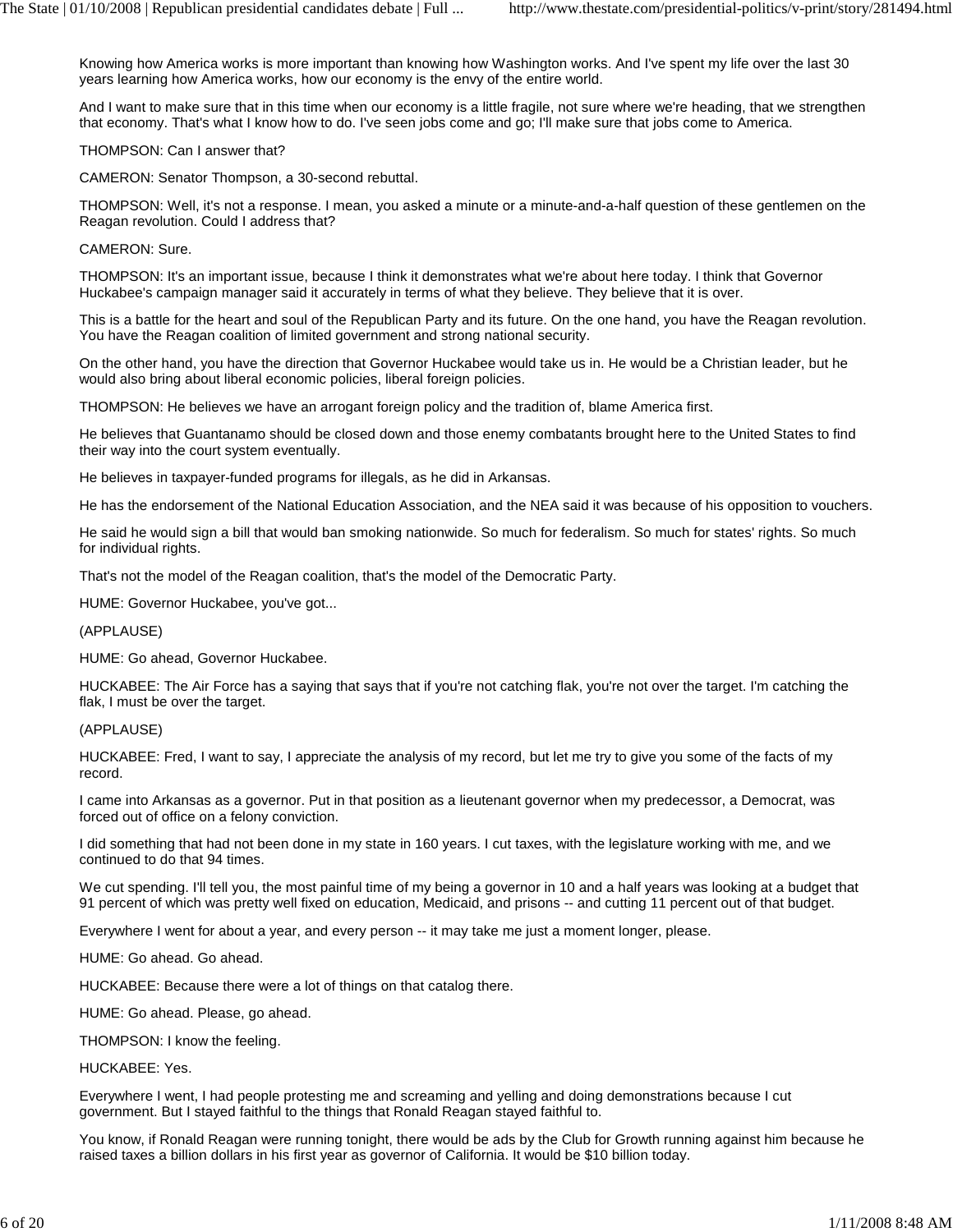What I did was I governed. And the people of my state must have liked the way I did it, because they kept re-electing me.

HUME: Thank you, Governor.

HUCKABEE: And that's greatest affirmation of all.

HUME: Thank you, Governor.

HUCKABEE: And I appreciate the opportunity to set that record straight, and hopefully, before the night's over, a few more things.

HUME: All right. Thank you, Governor.

Carl?

CAMERON: Mayor Giuliani...

GIULIANI: Yes?

CAMERON: ... on the campaign trail over the course of the last several months when you've been asked about your conservatism, you've said that it was basically up for voters to decide. I wonder if you can explain why you're the complete conservative tonight without quoting George Will, and contrast that conservatism to the rest of the members on the dais here.

GIULIANI: Well, first of all, the reason Ronald Reagan was elected in 1980 was because Ronald Reagan was seen as the strongest leader in comparison to Jimmy Carter. And Ronald Reagan ran a 50- state campaign. Of course, it was built around peace through strength, which meant a strong military. And it was built around empowering people, which is why he lowered taxes. He didn't lower taxes just for the purpose of lowering taxes, he lowered taxes because he wanted to leave money in people's pockets because he felt that people spending money creatively is much better than government trying to direct the spending of money.

I worked for Ronald Reagan. Ronald Reagan appointed me Associate Attorney General of the United States. He appointed me United States attorney in the southern district of New York. And we're in different times. Ronald Reagan's principles would apply now, but they have to apply to different circumstances.

I'm a conservative because I believe in a strong national defense, the way Ronald Reagan did. I think peace through strength that Ronald Reagan proposed to deal with the Cold War is similar to what we have to do now in dealing with this terrorist war against us. That's why my first commitment to the American people is to be on offense against terrorists.

I also believe that we have to pursue those principles of lower taxes, restraining spending, devolving power to people, getting power to governments that are closest to the people. I believe those are the core of the conservative coalition that makes us a 50-state party.

There are some disagreements on social issues. Not on goals, but on some of the methods. But if we want to be a party that can run and win in states that Ronald Reagan won -- New York, California, Connecticut, New Jersey, Washington, Oregon, states we haven't won in a long, long time, and states in which we don't even campaign any longer, we're going to have to take a really good look at what made up the Reagan coalition. It was a broad outreach, an inclusive one, not one that kept people away.

CAMERON: Congressman Paul, many of your supporters call themselves 9/11 Troofers. They believe that the U.S. government was in some way complicit with the 9/11 attacks or covered it up.

Are you tonight prepared to either embrace that rhetoric or ask those supporters to abandon it, or divorce themselves from your candidacy?

PAUL: Well, I can't tell people what to do, but I've abandoned those viewpoints. I don't believe that, and that's the only thing that is important. And so I don't endorse anything they say.

But I would like to take an opportunity to talk about the issue that we've been debating here for the last 20 minutes...

CAMERON: Sir, would you ask them to cease that rhetoric tonight on your behalf?

PAUL: Well, it doesn't do me any good, so if they care about me, they should. But the only thing I have control over is what I believe and what I say. I can't tell them what to do. So I don't endorse what they say and I don't believe that, so, please, could I participate in the current debate rather than picking (ph) this out.

## (APPLAUSE)

# (CROSSTALK)

PAUL: No, I would like to address the subject about whether or not we've lost our way and whether there's a coalition building or whether it's gone. I think it's gone. I don't think we're fiscal conservatives anymore. Look at what we've done over these 10 years. We finally got control of the government and we became big-government people.

Our deficit's out of control and we no longer are opposed to new entitlements. We are entitlement people. And then we turn around and we talk about liberty and we've undermined the Fourth Amendment and personal liberty and personal privacy. In the year 2000, we won the election by condemning the Democrats for nation-building and policing the world, and now, what are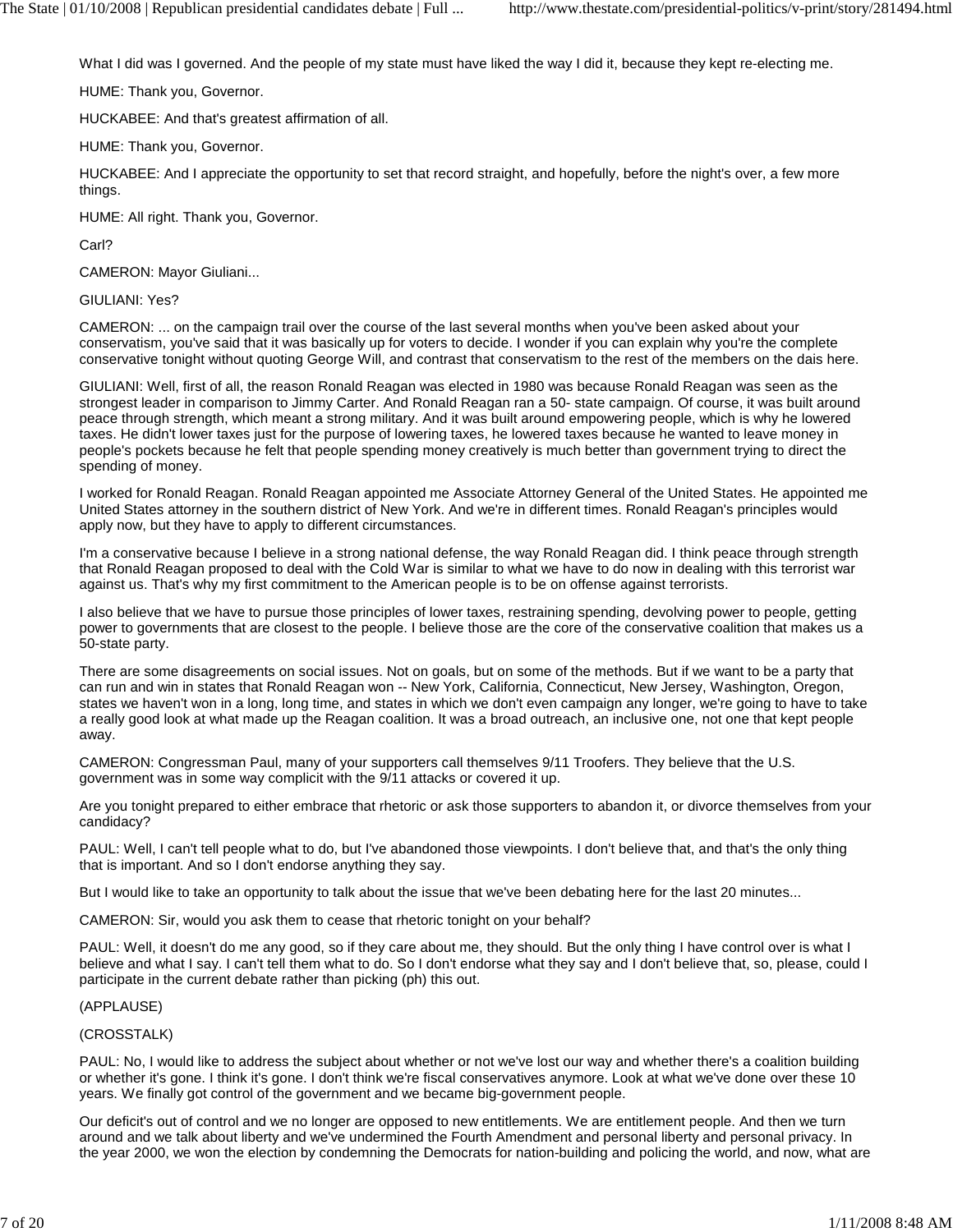## we doing?

We're policing the world, we're involved in all of these countries around the world and threatening going into Iran and Pakistan and on and on. At the same time, our economy is suffering to the point where we can't even finance what we have here today. We have to borrow from the Chinese and the dollar is crashing.

So no wonder our coalition is breaking up. We actually have lost our way. Now, over the years, I've never voted to spend one penny of the Social Security fund, because I'm a fiscal conservative. If you want the Social Security system to work, get people who will vote against robbing the Social Security fund. HUME: Thank you, Congressman Paul. It is time for a break, but when we come back, we're going to take a look at the Middle East and have some questions about other world hot spots, right after these messages. Stay tuned.

## (COMMERCIAL BREAK)

HUME: And we are back, from Myrtle Beach, South Carolina.

Candidates, let's begin this round by talking about Iran.

Governor Huckabee, did the American commander in the Strait of Hormuz the other day make the right decision by responding passively when approached aggressively by Iranian fast boats believed to be from the Revolutionary Guards? He also received, as you know, a warning that said that the American ships might be about to blow up.

## Did he make the correct call, sir?

HUCKABEE: I'm going to trust that the president, with the information that he had and that those commanders had, made the right decision. I think we need to make it very clear, not just to the Iranians, but to anybody, that if you think you're going to engage the United States military, be prepared not simply to have a battle. Be prepared, first, to put your sights on the American vessel. And then be prepared that the next things you see will be the gates of Hell, because that is exactly what you will see after that.

## (APPLAUSE)

HUME: But, sir, in this instance, the American warships -- in this instance, however, the American warships were approached in a way that the commander said that he found provocative, indeed, aggressive. They also received a warning that suggested that the American ships might be blown up and things were thrown into the water. They didn't know what they were. They did nothing.

Now, are you prepared to say, after what you just said about these people being willing to face the gates of Hell, that that was the right call?

HUCKABEE: I believe that those commanders, hopefully, and I believe they do have the judgment to make in those split-second decisions...

#### HUME: So you support that.

HUCKABEE: I support them having that capacity. That's what we train them for and they have lives of Americans at stake on those boats. And they ultimately have our lives at stake if they take the wrong decision and give the Iranians or anybody the idea that America is a nation that you can kick sand in our eyes.

I think it's very important that we make it crystal clear that we will have the most powerful, the best trained, the best-equipped military on the face of the planet that has ever existed. And we hopefully will have one that no one wants to engage in battle, but we'll make it clear that if they do, there'll be a severe price to pay for engaging us.

HUME: Senator Thompson, same question to you. Right call?

THOMPSON: Yes, I think so. I think I agree with the governor on that. You can't take the judgment like that out of the hands of the officers on the ground there. I think one more step and they would have been introduced to those virgins that they're looking forward to seeing.

## (LAUGHTER)

Iran was clearly testing us. They took British hostages under similar circumstances and it proceeded obviously much past what happened to us, but they're testing our resolve. They know that they're dealing with a nation that's not going to put up with that sort of thing. But it's some insight as to the way that they're thinking.

I think the Revolutionary Guard now has taken over from the regular military force with regard to those speedboats and so forth, so they're going to get a little more frisky. But they need to understand that if they cross the line, they're going to be destroyed.

## HUME: Mr. Mayor, what do you think.

GIULIANI: Well, this really should give us some sort of indication that the NIE should not be interpreted as the -- the National Intelligence Estimate, where it was suggested that possibly Iran had stopped their nuclear program in 2003, high confidence that they stopped it in 2003, only moderate confidence that they haven't continued it.

I think an incident like this reminds us that we shouldn't be lulled into some false sense of confidence about Iran. We have to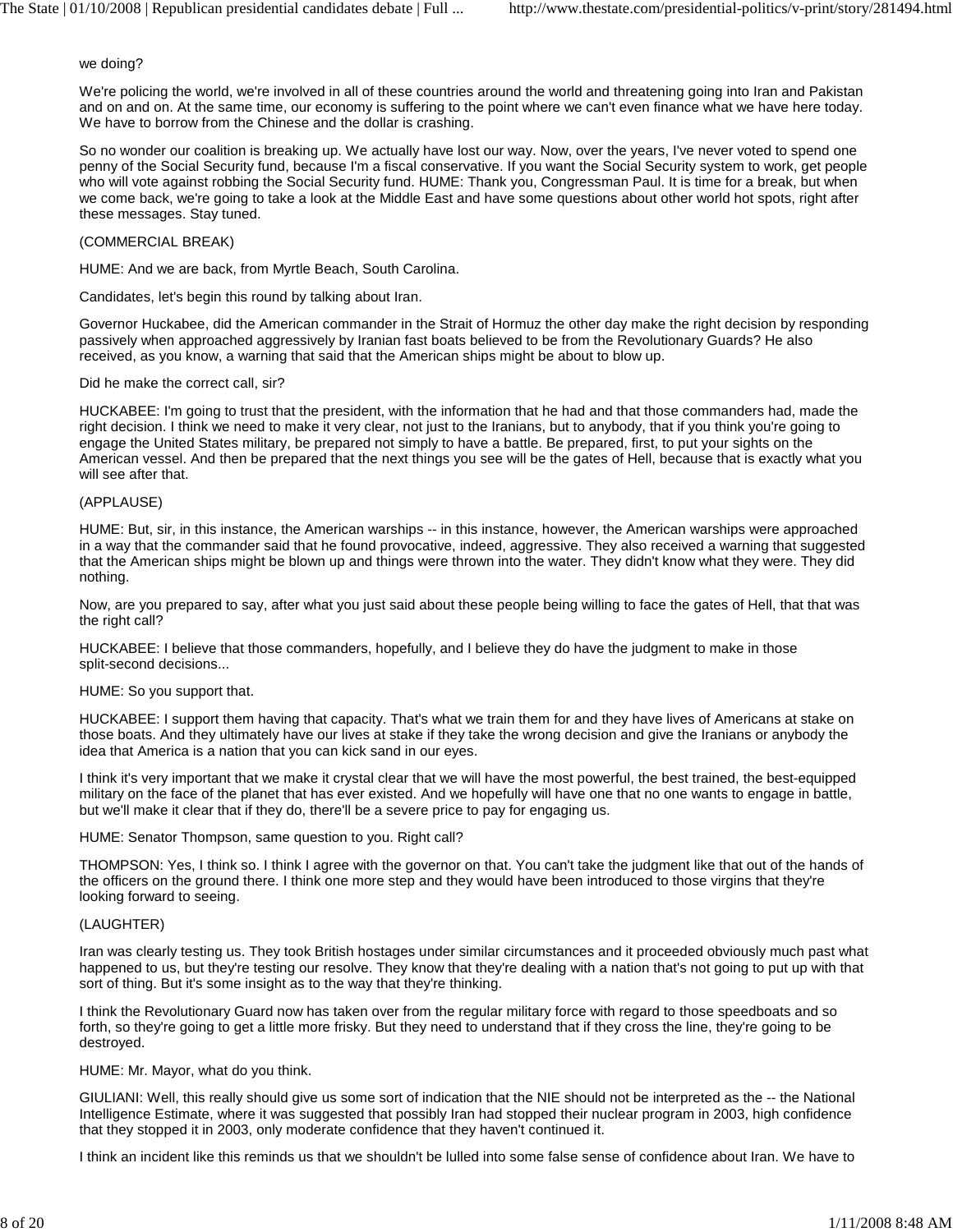be very focused on the fact that Iran should not be allowed to become a nuclear power. We should make it very, very clear that we're not going to allow that, and we should go to every country that we can think of to impose serious sanctions on Iran.

There are also indications that there are economic problems within Iran itself, domestic difficulties in Iran. We've seen some conflict between some of the leaders there. Maybe by using this incident and the fact that Iran certainly shouldn't be seen as benign, as some people saw it when they tried to spin the NIE, as suggesting that maybe we were being too serious about Iran. It would seem to me that this incident should wake a lot of people up.

HUME: Senator McCain, you've been a naval commander. This group, the Iranian Revolutionary Guard, has been designated a terrorist organization. They made an aggressive and provocative approach to our warships. There was no certainty they weren't about to set off bombs.

What would you have done as a commander? MCCAIN: I would have placed my confidence in the captains of those ships?

HUME: Well, what if you had been the captain, what would you have done?

MCCAIN: If I'd have been the captain of the ship, I probably would have assessed the situation as it was at the time. And for those of us who are not in that situation to second guess is a little bit presumptuous. It's a long, hard process to become the commander of a Navy ship. These are the most professional and well trained and capable people in the world.

And since our beginning days as an independent nation, we've had conflicts over the issue of freedom of the seas, dating back to the Barbary pirates, dating back to World War I when German u-boats were sinking U.S. maritime ships, to the outbreak of - led to the outbreak of World War II, as well.

MCCAIN: I agree with Rudy. Maybe the Iranians think we're weaker because of the NIE. Maybe the Iranians aren't really slowing their export of most lethal explosive devices into Iraq.

And I believe the president of the United States made the right statement. He told them that we will preserve the fundamental principle of freedom of the sea, and he will do what's necessary in order to preserve it.

So I believe these people -- these commanding officers made the right decision, and I believe that we entrusted their ships and the lives of the people under them in the most appropriate fashion.

But don't think that this wasn't a serious situation of the utmost seriousness in one of the most important waterways in the world, because of so much of the world's oil goes through there.

The Iranians better understand that the United States will stick to its many years-long tradition of preserving the fundamental principle of freedom of the seas.

HUME: Congressman Paul, what if this happens again?

PAUL: I would certainly urge a lot more caution than I'm hearing here tonight. It reminds me of what happened in the Gulf of Tonkin. We went to war there, then, later on, found out there was a lot of false information.

So here we have -- let's put it in perspective. We have five small speedboats attacking the U.S. Navy with a Destroyer? They could take care of those speedboats in about five seconds. And here we're ready to start World War III over this?

And now, guess what, today, the Navy commander of the Fifth Fleet was on ABC and announced that, you know, that voice might not have come from those vessels. So what does that mean? Was there a rush to judgment on this, ready to go to war?

And you know there are people in this administration and in Washington, D.C., that are looking for the chance. They were so disappointed with the national estimate on intelligence. And they were disappointed that there's no attempt to build weapons in Iran since 2003.

HUME: Congressman...

PAUL: So what -- I just don't see this rush to judgment.

HUME: Well, wait a minute. All of these people I've asked this question to so far have said they supported the decision to be passive. What are you responding to?

PAUL: I'm very sorry, I can't hear a word you said.

(APPLAUSE)

You'll have to speak up.

HUME: Every one of these -- of your fellow candidates have said they supported the commander's decision to respond passively. I just wonder what you're reacting to.

PAUL: Well, I didn't hear that. Of course we want caution. But I'm worrying about the policy of why we're looking for a justification. Now there are no weapons, actually people are looking around for an excuse to bomb Iran.

I mean, we're already, with our CIA, being involved in trying to overthrow that government, and we don't need another war. And this incident should not be thrown out of proportion to the point where we're getting ready to attack Iran over this.

HUME: Governor Romney, if it happens again?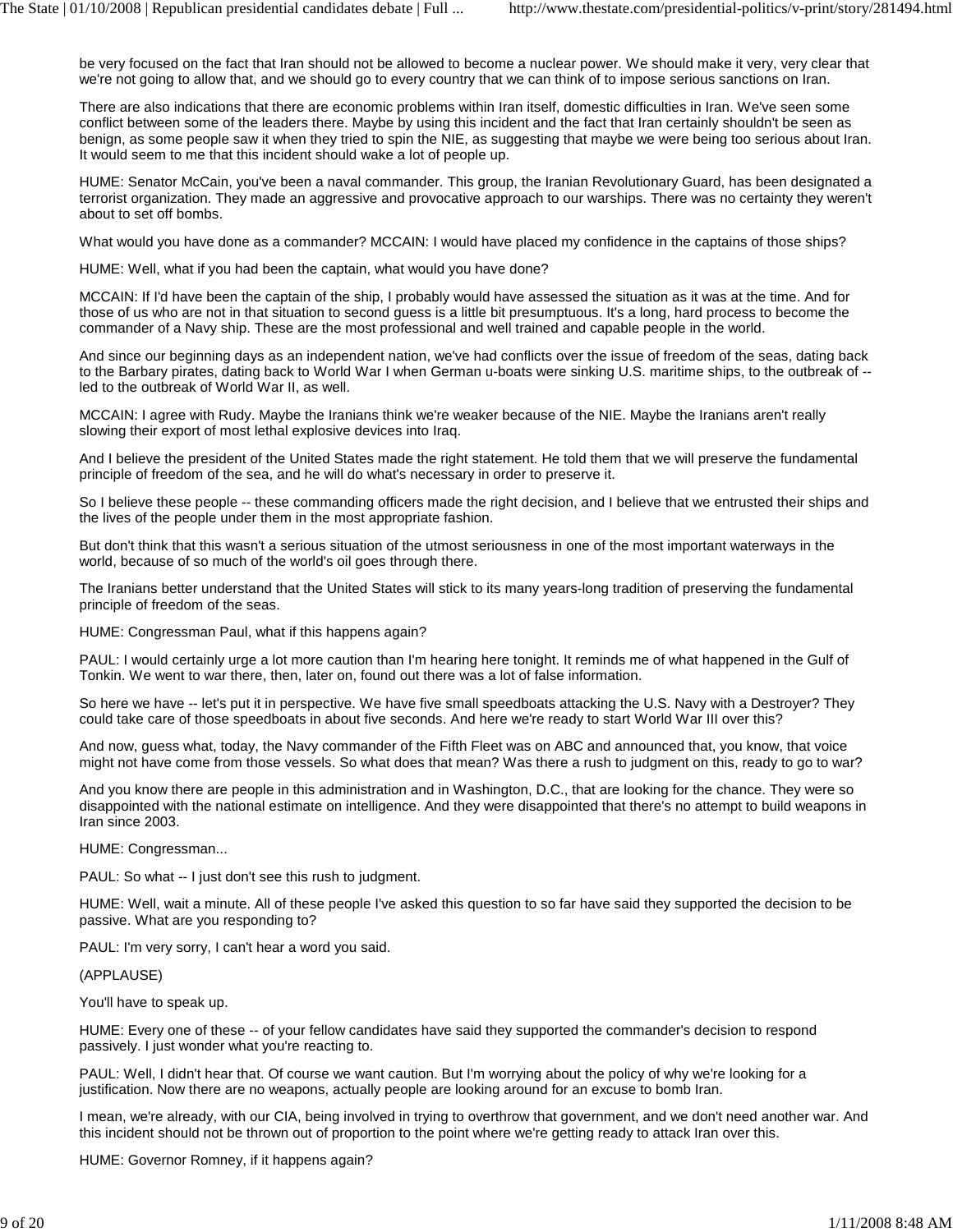ROMNEY: I think Congressman Paul should not be reading as many of Ahmadinejad's press releases. But let's...

(APPLAUSE)

I think Iran represents a very serious threat. I do not believe this action was taken by rogue elements within the Iranian forces. I believe it was calculated.

And I believe it was designed to test our defenses. I believe it was also designed to rattle a sword to the Arab neighbors to see that they could go after the Straits of Hormuz. I believe, as well, that it was a diversionary tactic for them to consider other actions in other places.

And so I believe it was a very serious act. And the Iranians continue to take acts like this, it points out that we have in Iran a very troubled nation.

And we're going to have to have a comprehensive strategy with our friends and with some others who we need to pull into our circle of friendship to put extraordinary pressure on Iran.

And I've been speaking since January about tightening dramatically the economic sanctions, the diplomatic sanctions, directly communicating to the Iranian people. And I believe -- by the way, I can see you want to get the rest of the answer to that -- of course, this commander did exactly the right thing. The captains did the right thing. HUME: If it happens again?

ROMNEY: And in the same circumstances, I will put my trust in the hands of these captains and their taking the right course.

Of course they should take whatever action is necessary to protect their ships and protect their personnel, but this is part of a much broader effort to get Iran to finally pull into a more reasonable status. And that is something which is going to take a more comprehensive strategy than simply thinking about how we'd respond to gunboats like this.

HUME: Thank you, Governor.

Wendell Goler has the next round of questions.

Wendell?

(APPLAUSE)

GOLER: Gentlemen, let's continue this discussion of national security.

GOLER: Senator McCain, you and Joe Lieberman today published an op-ed declaring the surge of troops in Iraq has worked, though you warned against bringing home more troops this year than we sent to Iraq last year.

Can Republicans win in November with Democrats arguing that there has been no real reduction of troops in a war that is now longer than World War II, a war that you, yourself, say a Republican administration mismanaged for the first three years?

MCCAIN: Can the Democrats win an election when they continue to deny the facts on the ground that we are succeeding? Can the Democrats deny that casualties have come down, that the provinces like Anbar are peaceful, that Baghdad, on New Year's Eve, thousands of people poured out in the streets to celebrate the new year?

Can Senator Clinton retract her statement to General Petraeus when she said she would have to suspend disbelief in order to believe that the surge was working? In fact, you would have to suspend disbelief that it's not working. And I say every time that I'm at a town hall meeting, al Qaeda's on the run, but they're not defeated.

Today is a historic day, my friends. Today is the day that the president of the United States announced the change in strategy, the so-called surge.

I supported that, I argued for it. I'm the only one on this stage that did. And I condemn the Rumsfeld strategy before that.

And I'm telling you, it's succeeding. And these young people are going to come home. But it's not going to be decided by any politician in Washington.

It's going to be decided by the man that should have been "TIME" magazine man of the year, General David Petraeus. That's who should decide when American troops come home.

## (APPLAUSE)

MCCAIN: And I am convinced that if we continue this successful path, Americans will be able to come home. But the most important thing, there will be a reduction in casualties. And we can win, and then these young people will come home and they will come home with honor.

GOLER: Thank you, sir. Mayor Giuliani, President Bush is in the Middle East right now laying the groundwork for a Palestinian state. And he thinks he can be successful this year. If so, a Giuliani administration would introduce a new era in U.S./Mideast relations.

I wonder, sir, how you would keep a Palestinian state from becoming a breeding ground for anti-American terrorism.

GIULIANI: Well, I think the most important thing is the steps that the Palestinian Authority now takes and how realistic they are to accomplish at least three things.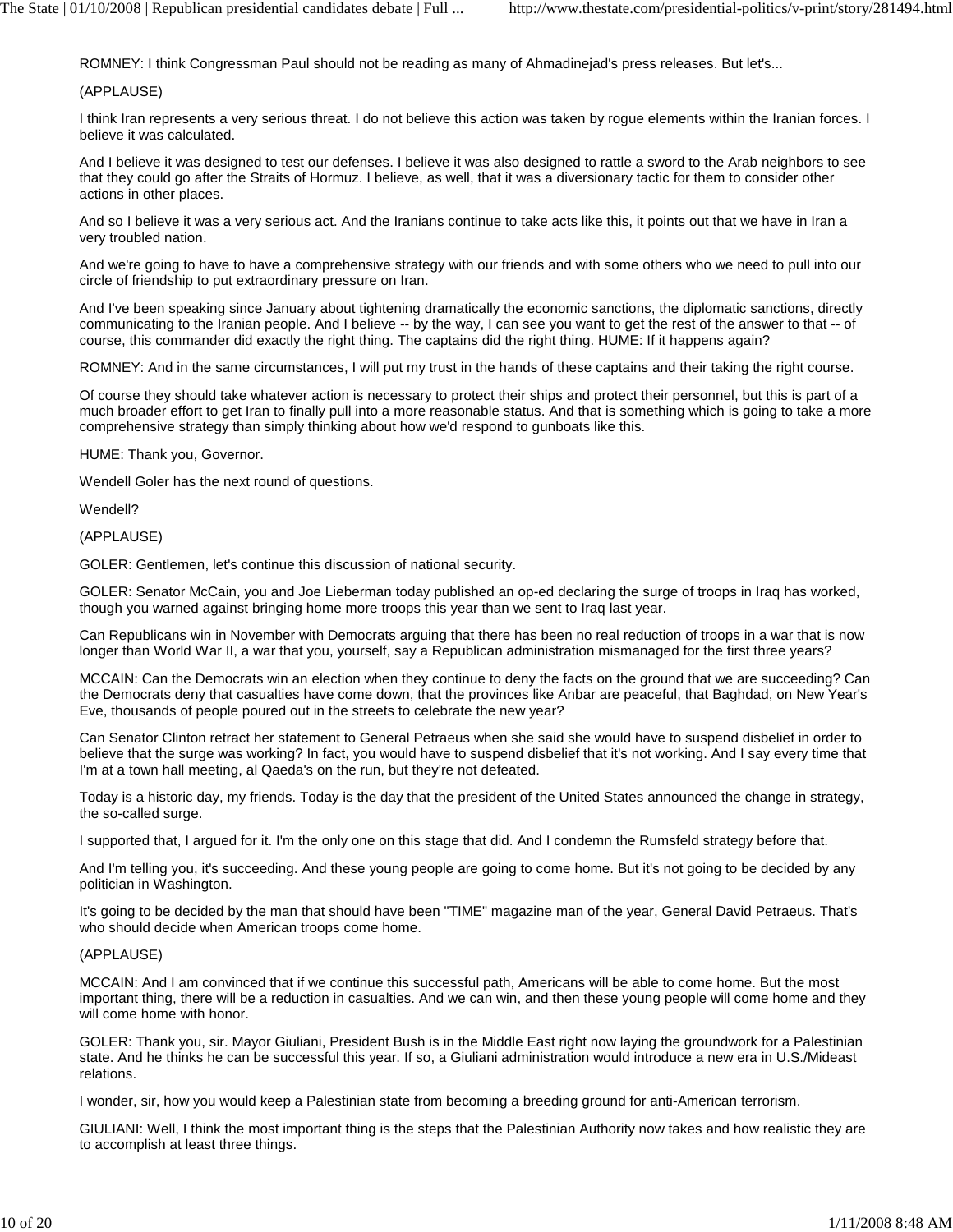First of all, to make it clear that it will accept the right of Israel to exist as a Jewish state. Number two, to forgo terrorism, first as a statement of policy, and then in reality. Something that has to be tested.

You know, Ronald Reagan had a theory of trust but verify. So we get the statement of policy that they've -- they will forego terrorism, and then we're going to want to see a period of time in which they've actually accomplished that and we don't have terrorist acts.

I'd also like to say something to my friend John. John gets great credit for supporting the surge.

But, John, there were other people on this stage that also supported the surge.

MCCAIN: Not at the time.

GOLER: The night of the president's speech -- yes, John.

The night of the president's speech, I was on television. I supported the surge, I've supported it throughout.

I believe that the goal in Iraq has to be from the beginning a stable Iraq that will be an ally of the United States. And we should return troops from Iraq on success.

That has been my position since 2003, it has never changed. I respect the fact that you haven't changed yours. I haven't changed mine either.

(APPLAUSE)

HUME: Thirty seconds.

MCCAIN: My point was that I condemned the Rumsfeld strategy and called for the change in strategy. That's the difference.

HUME: All right. Thank you, sir.

GOLER: Congressman Paul, can we go back to the Middle East? You have said the United States should not be trying to broker peace between the Israelis and Palestinians. Should the president even be there today, sir?

PAUL: Well, if he followed my advice, yes, we wouldn't be there. We've been doing that for a good many years, and it hasn't seemed to come to success.

No, I think if we weren't there, there'd be more incentives to come to a peaceful agreement. But we support both sides. You know, not only with the Palestinians, but the Lebanese and all the Arab nations.

We support Israel, and we try to have this balance. But I think it would be much better to have a balance by being out of there. And I think it would be a greater incentive for Israel and the Palestinians and all the Arab nations to come together and talk because I think we get in the way too often of these. And besides, it's costing us a lot of money and it's costing us lives now.

And it's time that we come to the point where we believe the world can solve some of their problems without us. And also, we're out of money. We can't do it any longer.

We're going bankrupt. And the empires of the world have always ended badly through economic terms.

PAUL: So whether there are peace agreements over there, I mean, for instance, if we would stop all aid to over there, we would stop three times as much aid as Israel gets through the Arab nations.

Why do we arm the Arab nations and they're the enemies of Israel? But we continue to do that. So why don't we trade with everybody and talk with them, and there's a greater incentive to work these problems out.

I think if we'd have been out of there a lot sooner, there may well have been a much different settlement after the Kuwait invasion, because Israel was quite capable of working with moderate Arab nations. They tried to. None of the Arab nations wanted Saddam Hussein in Kuwait and I think they could have taken care of Saddam Hussein back then and saved all the mess that we have now, because I think there are so many unintended consequences and way too much blowback.

(APPLAUSE)

GOLER: I thank the gentleman.

MCCAIN: Could I just make a comment? I'm not interested in trading with Al Qaida. All they want to trade is burkas. I don't want to travel with them. They like one-way tickets.

(LAUGHTER)

(APPLAUSE)

GOLER: Governor Huckabee, can you...

PAUL: May I answer that? May I answer that?

GOLER: Yes, Congressman.

PAUL: I'm talking actually about that, because that's what we have been doing. We used to support Saddam Hussein and we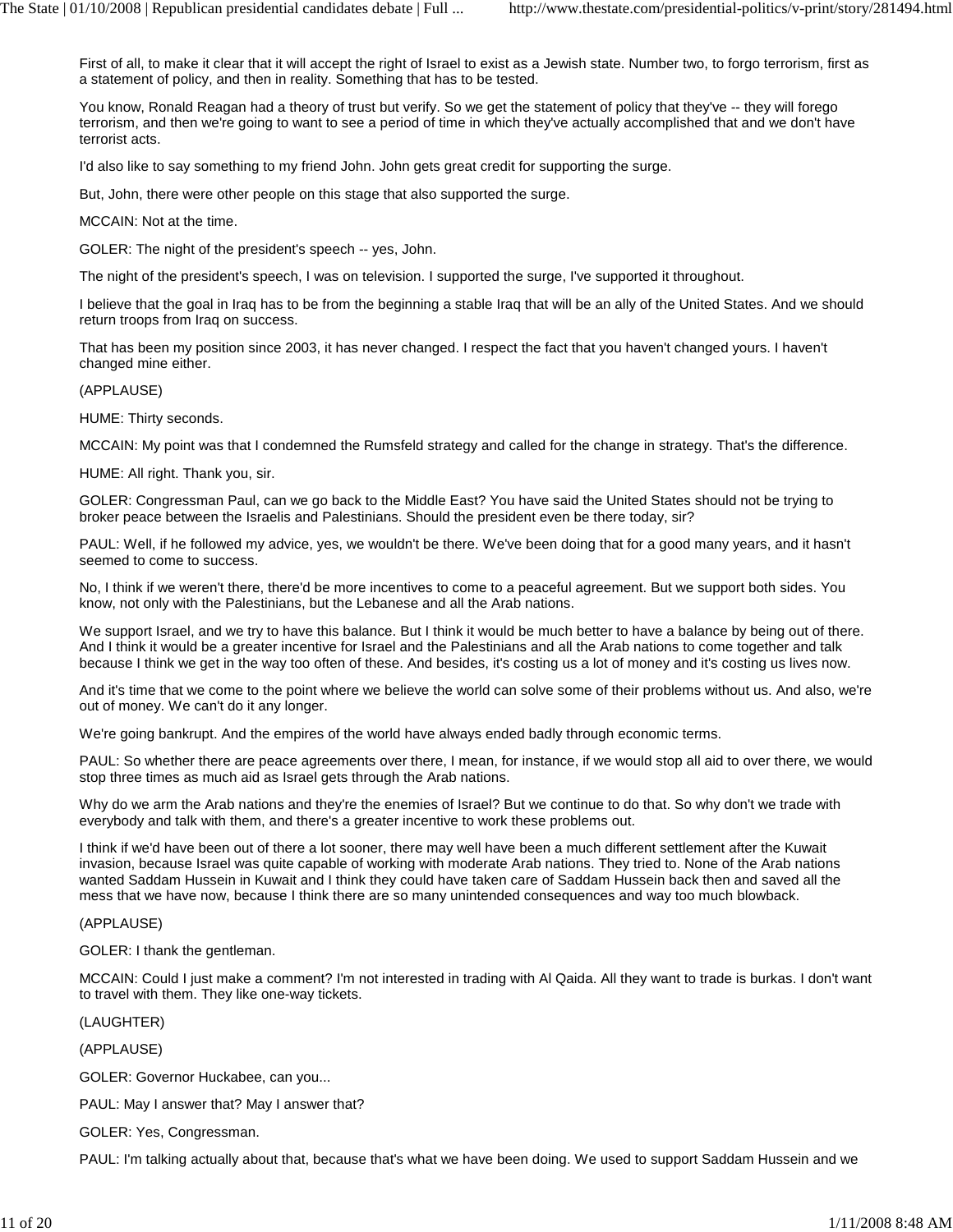used to be allied with Osama Bin Laden, and what I want to do is stop that.

Who are our friends one day turn out to be our enemies. Right now, we finally got rid of Saddam Hussein. And what are we doing now? We're re-arming the Sunnis, the old henchmen of Saddam Hussein.

And what are they going to do with it? There's all those weapons we're giving the Sunnis in Baghdad. So look out, believe me, that war is not over and right now they're demanding more troops in Afghanistan and we're -- some people, like the Senator, he thinks we should be there for 100 years if necessary.

How can he commit the young people of this world, five more generations, to be in Iraq if it's necessary? I say it's time to come home.

(APPLAUSE)

GOLER: Senator McCain, 30 seconds.

MCCAIN: I guess, very briefly, it's not American casualties. It's American presence -- I mean, not American presence. It's American casualties. We've been in South Korea for 50 years. We've been in Japan and Germany since the end of World War II. We're in Kuwait.

It's up to the Iraqi government and the United States government. Anybody who thinks it's the length of time we're there that matters, it's American casualties that matter and those casualties have been dramatically reduced, thanks to these brave and courageous young men and women who we should be supporting and not condemning what they're doing.

## (APPLAUSE)

GOLER: Gentlemen, if we can, let's move on.

In his second inaugural, President Bush made clear that this country would no longer trade civility for democracy, yet relations with Pakistan seem to test that.

Senator Thompson, would your administration continue to back Pakistani President Musharraf despite polls that show two-thirds of the Pakistani people want him to resign immediately?

THOMPSON: Oh, my goodness, go against the poll?

## (LAUGHTER)

How could anybody ever do that? In the first place, you can tell that the news is good coming out of Iraq because you read so little about it in the New York Times.

#### (APPLAUSE)

We have different interests as far as Pakistan is concerned. It's a very important nation to us in many respects.

I had the opportunity, with others, to visit with President Musharraf some few years ago, visit Pakistan and Afghanistan and that region. Democracy of Pakistan is in the long-term security interest of Pakistan and, therefore, it's in our interest.

They were moving in that direction before Prime Minister Bhutto was assassinated. Now they're in the streets. The government is in question. Some of our people, I think, are irresponsibly calling for Musharraf's resignation, cutting off of aid and all those things.

There's one little problem with that -- who you're going to get in return. They're the only Muslim nation in the world that has nuclear weapons and a nuclear capability. Our national security interest and who's hands those nuclear weapons are going to be in is an overriding interest of ours.

We need to make sure that there is stability of that country, to the extent that we can do anything about, and certainly in the short- term, anyway. That involves supporting Musharraf, while we continue to encourage him not only to move toward democracy, put those judges back in place that he fired, those dissidents that are in only for political reasons he needs to release, and he needs to help us more in the western mountains of Afghanistan where the Taliban is still hiding and where Osama Bin Laden probably is.

We need to put the pressure on him, keep the pressure on him, but let's not ever kid ourselves.

THOMPSON: Our national security interests require that those nuclear weapons do not fall into the hands of radicals in Pakistan.

GOLER: Governor Romney, on Senator Thompson's last point, Musharraf says he's not really looking for Osama bin Laden. Would you continue to support him?

ROMNEY: Well, let's stand back and recognize that, today, foreign policy is no longer like it was in the last century, which was more like a game of checkers that was our side and their side. We tried to get friends and allies and go after each other.

Now foreign policy is more like three-dimensional chess, where we have to understand all the players throughout the world and develop strategies to help move the world towards more stability and safety for ourselves.

And our interests in Pakistan, just to make sure, number one, that the nuclear weapons are secure; number two, we go after Al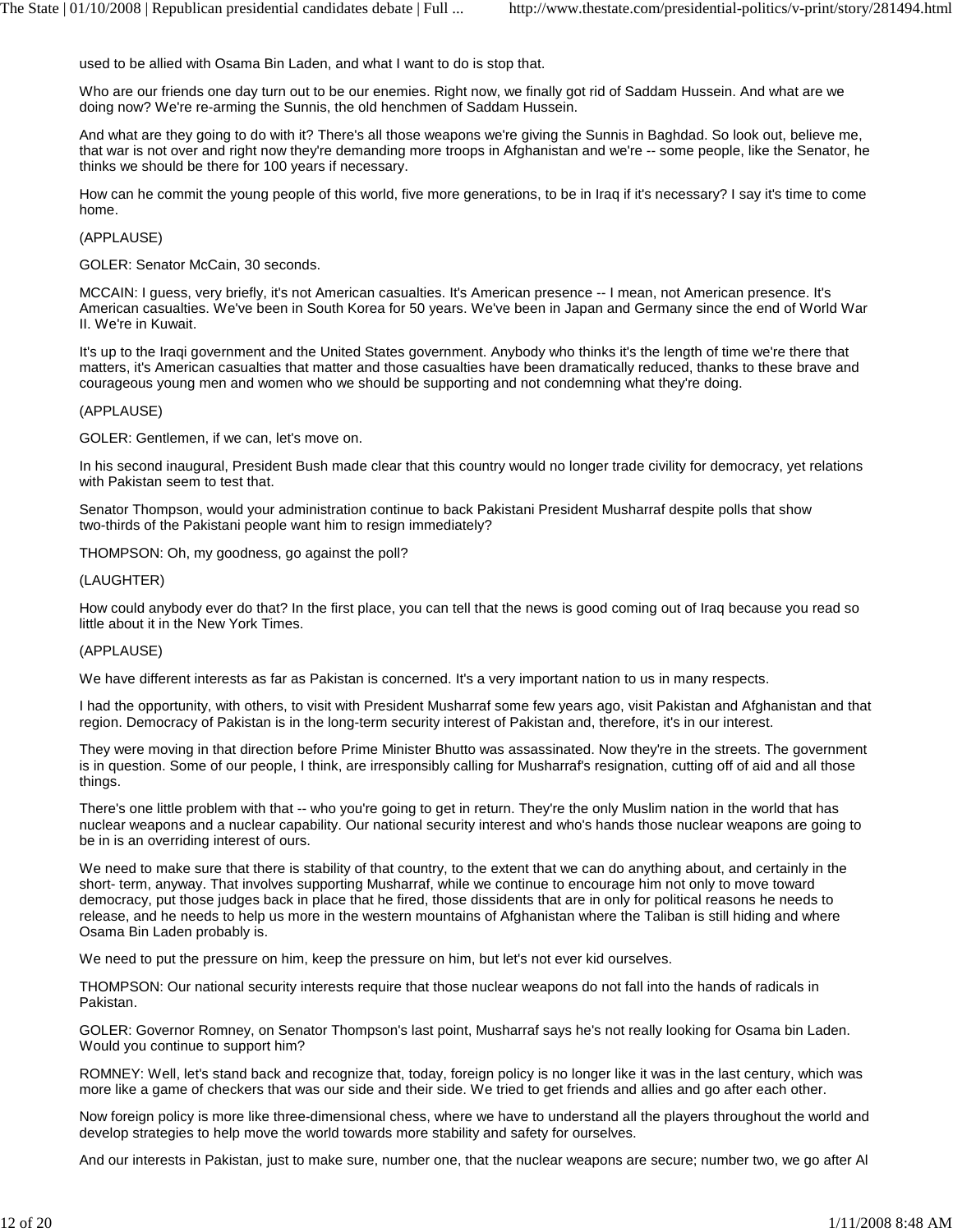Qaida. And the power going after Al Qaida is in General Kiyani, who is a friend, and our funds can go to him and to the military to fight Al Qaida. And we will work with him to find Osama bin Laden.

And if, for some reason, General Musharraf does not want to find Osama bin Laden, then we need to make sure that General Kiyani does. And our support will be key to being able to provide that kind of support to us.

But we also have to make sure that we're going to see a much more robust effort throughout Pakistan to go after Al Qaida. We have these three efforts that we're talking about: what's happening in Pakistan; what's happening in Afghanistan; what's happening in Iraq; and also, of course, the potential trouble in Iran.

But we need to think more broadly than just those hot spots and come together with other developed nations, other free nations, as former Prime Minister Aznar of Spain indicated, and develop an effort to help move the world of Islam towards modernity.

We as great nations need to help them have the rule of law, have good schools that are not Wahhabi schools, strengthen their economies. We need to become very serious about moving the more moderate voices in the world of Islam to great strength, so that we don't have to spend our blood around the world fighting these wars.

We have to fight these, because they're hot spots, but ultimately we're going to have to move the world of Islam, because ultimately Muslims themselves are going to have to reject the extreme.

GOLER: Governor Huckabee, if Pakistan is politically unstable, are the nuclear weapons really secure? And with polls showing hundreds of millions -- or polls, a study showing hundreds of millions of U.S. dollars can't be accounted for, are we throwing good money after bad there?

HUCKABEE: Well, we've spent \$12 billion, and it was supposed to be to fight terrorism. We really don't know how much of that money was used to fight terrorism. In fact, we know a lot of it was used to build up their own military.

So there is a problem with accountability and the money. And I think we now are in a position more than ever that we should ask the Musharraf government for a better accounting. And it also ought to buy us some leverage with the Musharraf government.

I want to agree with my colleagues. Several of them have mentioned that it's not the best idea just to try to push Musharraf out, because we don't know who might come into that vacuum.

And that's why it is important to make sure that we communicate with him, that our displeasure with his inability to go after Osama bin Laden, and part of the problem is he tells us that that part of the area he doesn't control. On the other hand, he says, "I don't want you going in. Let me do it, and give me the money."

He can't have it both ways. And that has to be communicated to him in the strongest way.

But my final seconds, I'd like to just, with all due respect, Congressman Paul, the issue of whether the president should be in the Middle East comes to something that I think we've got to recognize.

We've got one true ally in the Middle East, and that's Israel. It's a tiny nation. I've been there nine time. I've literally traveled from Dan to Beersheba, and I understand something of that nation and the vulnerability of it.

And for us to give the world the impression that we would stand by if it were under attack and simply say, "It's not our problem," would be recklessly irresponsible on our part.

And if I were president, you can rest assured that we would not let an ally be annihilated by those enemies which is surround it, who have openly stated it is their direct intention to destroy that nation. It would not happen under my presidency.

HUME: Congressman Paul, 30 seconds.

# (APPLAUSE)

PAUL: In many ways, we treat Israel as a stepchild. We do not give them responsibility that they deserve. We undermine their national sovereignty. We don't let them design their own peace treaties with their neighbors. And then we turn around and say that, when you want to do that or you want to defend your borders, they have to check it out with us.

I think Israel would be a lot safer. I made the point earlier. We give three times as much money to the Arabs. Why do we arm their enemies? So if you care about Israel, you should be against all the weapons that go to the Arab nations.

## (APPLAUSE)

And I just don't see any purpose in not treating Israel in an adult fashion. I think they'd be a lot better off.

I think they, one time in the '80s, took care of a nuclear reactor in Iraq. I stood up and defended Israel for this. Nobody else did at that time.

But we need to recognize they deserve their sovereignty, just as we deserve our sovereignty.

PAUL: I believe that if they assumed more responsibility, there would be more peace there and that there would be a lot less threat to us. Besides, we don't have any money to do this.

(APPLAUSE)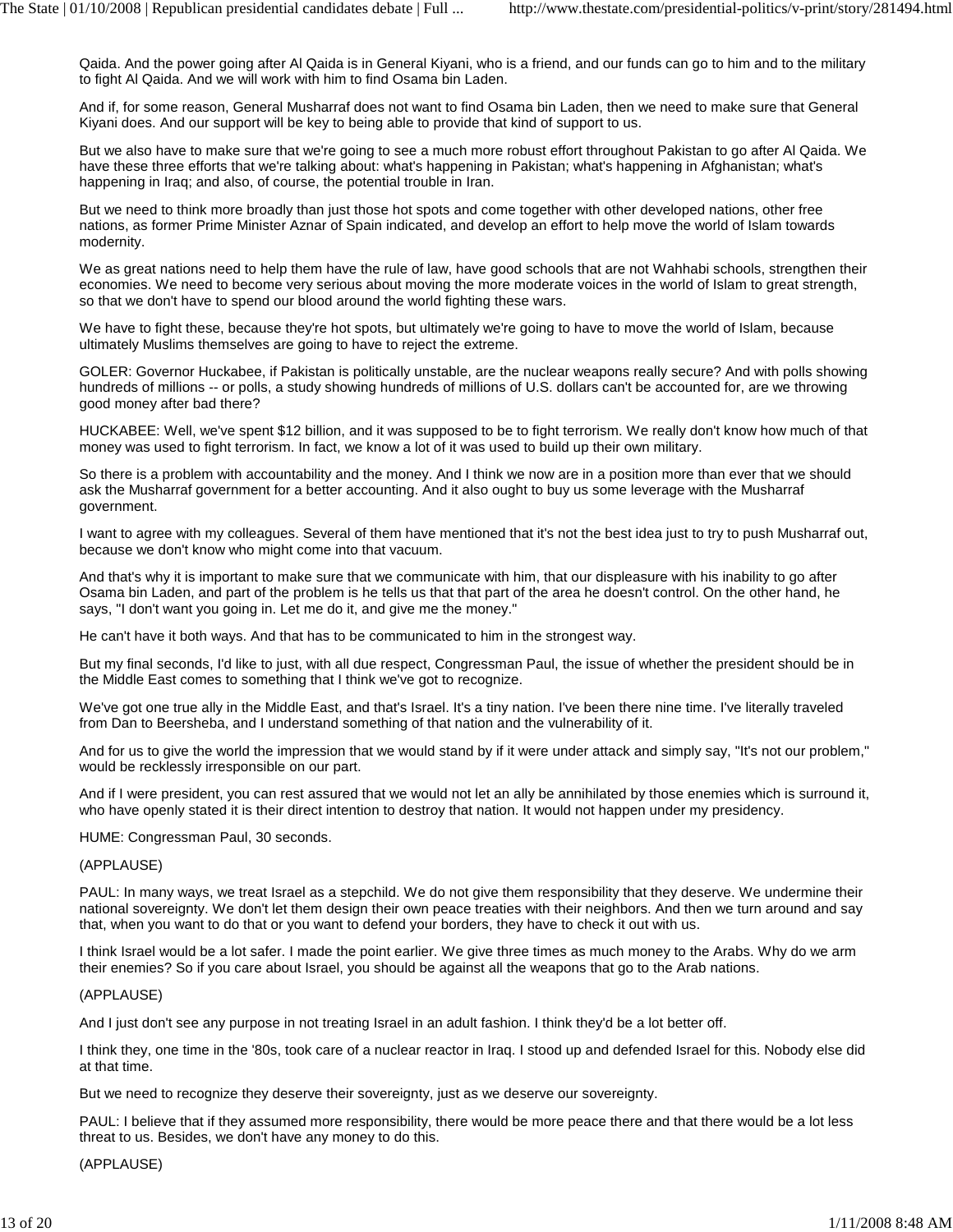HUME: We'll extend this quickly.

Thirty seconds, Mayor Giuliani, then Senator Thompson. Then we've got to move on.

GIULIANI: I think the idea that Israel is a stepchild of the United States is totally absurd. I've been to Israel very often, as the governor has. The prime minister of Israel is a very close friend of mine. The former prime minister is a very close friend of mine.

The reality is that Israel is a close and strong ally of the United States. America has only a few extremely reliable allies, special relationships. The defense of Israel is of critical importance to the United States of America, and it goes much deeper than just tactical things.

Secondly, on Musharraf, which was the question on the table, we have to have a very clear picture of who and what would replace Musharraf. But we should put more pressure on him to catch bin Laden. I believe I could convince him that we should be allowed to work with him to catch bin Laden, because I think that would be a major breakthrough in crushing Al Qaida.

HUME: Thank you, Mr. Mayor.

Senator Thompson?

THOMPSON: Governor Huckabee, if I understood him correctly, seemed to be concerned that part of the money we're sending to Pakistan goes to their own military. That's the point. We help train their military. Their new top general over there was trained here in the United States for a period of time.

They have lost several people fighting the Taliban. That's who they would fight the Taliban with, is their military. So our cooperation with their military, our supporting their military, is a good thing.

HUME: All right, thank you very much, gentlemen.

More questions for the candidates after this quick break. Please stay tuned.

## (COMMERCIAL BREAK)

HUME: And we're back in Myrtle Beach, South Carolina, with Chris Wallace, who continues the questioning.

Chris?

WALLACE: Thank you, Brit.

Governor Romney, you have been pushing the theme of change recently. But after John McCain beat you in New Hampshire and Hillary Clinton beat Barack Obama, is it just possible that voters want Washington experience more than they want change?

WALLACE: ... but after John McCain beat you in New Hampshire and Hillary Clinton beat Barack Obama, is it just possible that voters want Washington experience more than they want change?

ROMNEY: No.

(LAUGHTER)

ROMNEY: I have had the chance to do almost 200 town meetings across the country. I have listened to people from -- well, in a restaurant here called Lizard's Thicket, to places all over the country, and I keep hearing the same thing, which is that Washington is broken, that Washington has made promises to America it has not kept, and it seems incapable of dealing with the challenges that we face globally and here at home.

I hear the people say they think we deserve health care for all our citizens but not government health care. And that hasn't been done.

They say we ought to be able to get a reduction on the burden on the middle class. And that hasn't been done.

They say we ought to solve the immigration problem in this country, protecting legal immigration but ending illegal immigration. It hasn't been done.

They say there is too much pork barrel spending and earmarking in Washington. That hasn't stopped.

And so the same people year after year make these promises and then go to Washington and nothing happens. And so I'm convinced that you're going to see the people say across this country that if you send the same people back to Washington, just to sit in different chairs, nothing will happen.

My whole life has been about bringing change to things I have touched, to the business world for 25 years and tried to bring change. Sometimes I did positively -- not always, but I learned from that experience.

I went to the Olympics and turned those games around with the help of a terrific team of people. I went to the state of Massachusetts when revenues were falling, when jobs were falling. I helped turn that around.

I know how to bring change. And I will change Washington.

I will take it apart and put it back together simpler, smaller, smarter. But I will bring change and I will honor the promises that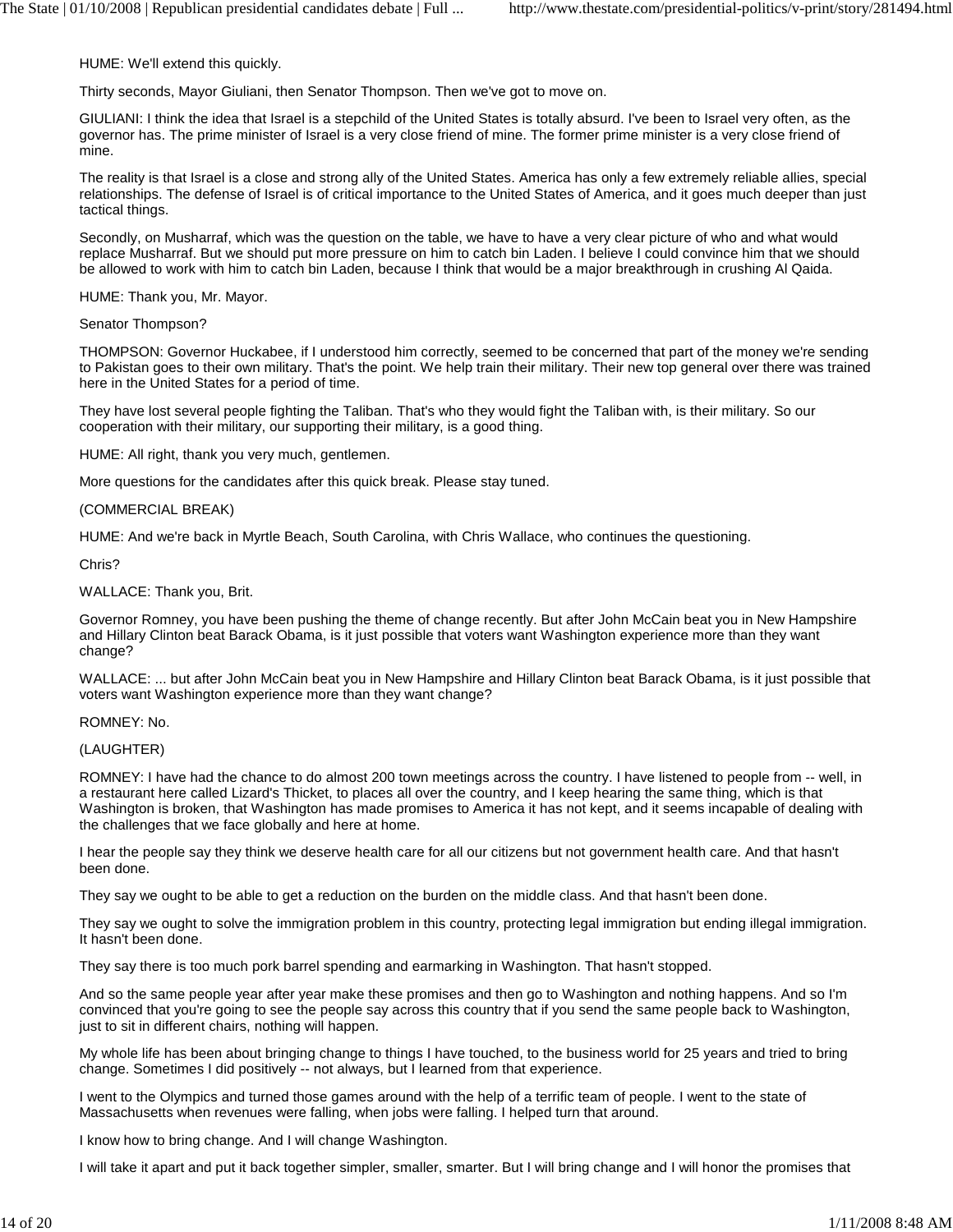the American people have heard from me and from others who care about Republican principles.

# (APPLAUSE)

WALLACE: Senator McCain, Governor Romney was more polite tonight than he sometimes is on the campaign trail. In fact, recently, he said, "There is no way John McCain can change Washington. He is Washington."

Given the fact that you have been in Congress for a quarter of a century, are you part of the solution, sir, or are you part of the problem?

MCCAIN: I think my answer is pretty obvious.

## (LAUGHTER)

MCCAIN: I have been one of those involved in one of the most important changes that could have ever made, and that is reverse a losing strategy in Iraq which would have entailed the loss of so much and so much sacrifice of American treasure. And now we have a new strategy, and we are succeeding.

If we would have done what the Democrats had wanted to do six months ago, al Qaeda would be trumpeting to the world that they beat us. I'll never let that happen. We'll never surrender.

I've brought about change in spending practices. The chairman of the Appropriations Committee called me the sheriff.

I have saved \$6 billion on a deal for an Air Force tanker that was a terrible rip-off of the taxpayers which wouldn't have happened if it hadn't been for me.

Ask Jack Abramoff if I'm an insider in Washington. You would probably have to go during visiting hours in the prison. And he will tell you, and his lobbyist cronies, of the change I made there.

And also, I think it's important to know that I have never asked for or received a pork barrel project or earmark for my state. But I have known how to change things. And we have changed a lot of things. And we will change more things.

And, if I can change the things that I was able to as a senator, I'm looking forward to the changes that I can make when I'm the president of the United States.

## (APPLAUSE)

WALLACE: Governor Huckabee, in your 10 years running Arkansas, you raised taxes. They were at the higher at the end of your 10 years than they were at the beginning by hundreds of millions of dollars, and you increased the size of government.

Is that your idea of change, to be a big government Republican president?

HUCKABEE: My idea of government is to get the job done and make sure that you balance your budget, that you respond to the needs of your people. I don't think the federal government needs any more money. That's why I have signed a pledge that I would not raise taxes as president.

You brought up something about what I raised. Let me tell you what I raised, Chris.

I raised hope. I raised the expectation of the kids in my state who didn't have a decent education. And our courts ordered us to put more money into it.

And rather than just act about my political future, I acted about the future of those kids. And this week, just, in fact, yesterday, American kids came and said that our schools were now the eighth best in the nation, which is a long way from 49th. We raised what we hoped those kids would have -- those kids in the delta who had little access to health care that was affordable, even accessible.

Roads were horrible.

HUCKABEE: I took on the worst road system in the country, according to Trucker's Magazine. When I left, they said it was the most improved road system in the country. We had no bridges falling down in Arkansas.

We also improved our natural resources and environment so that every kid could go hunting and fishing and not have to be a part of an expensive club.

I cut taxes. I managed government. I raised the quality of life by making sure that education, and health, and highways were accessible to every kid in that state.

WALLACE: Senator Thompson, are you persuaded by the kind of change that Governor Huckabee is offering? And do you have a better alternative, sir?

THOMPSON: Well, first of all, I know the governor is pointing out that he signed the tax pledge. Earlier this year on Tim Russert's show, on another network, he said it'd be a dangerous thing to make a tax pledge because you couldn't foresee what was going to happen in the future.

Well, what happened in the future was that, later on that year, when the pressure got building, he signed the tax pledge.

No, I don't think so. I like to think of my own record. I pointed out several points of the governor's record, and what he has done,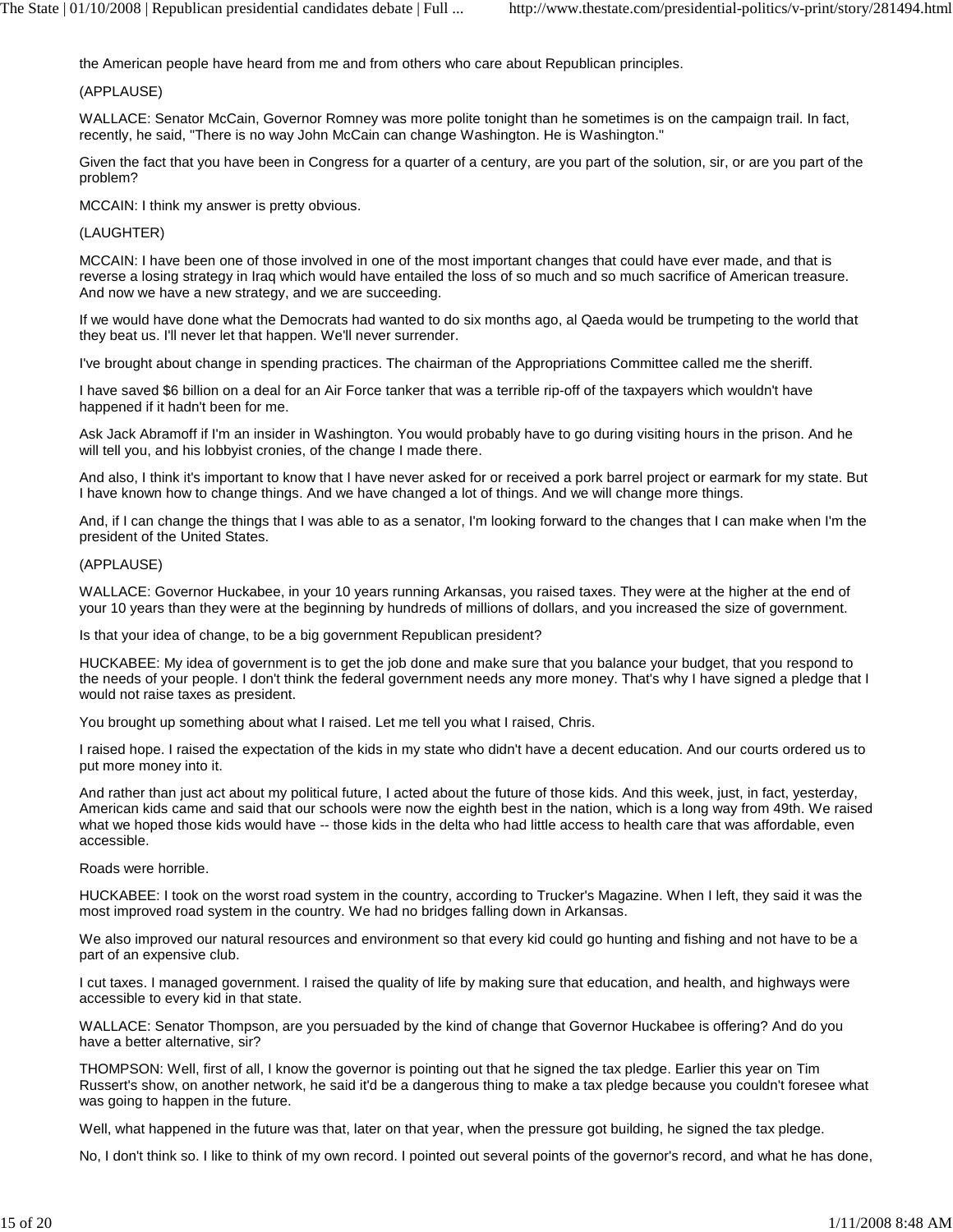and what he has said.

But we were able to go to Washington in 1995, and we passed five major tax bills; we passed welfare reform; we've passed a balanced budget for four years in a row.

We were able to do some headway, make some good with President Clinton even with regard to sound, conservative judges. And I compiled 100 percent pro-life voting record during that time. And that's why the National Right to Life folks and the South Carolina Right to Life folks have endorsed me in my candidacy here.

So I like to feel like we did do some good. I certainly didn't do it single-handedly.

But, yes, you can be a part of something good in Congress if you work hard and the voters respond to your conservative message. We took a sound, conservative message to the American people at that time, the respect for the rule of law, a market economy, and a nation that doesn't tax and spend you to death, and a nation where a country boy from Tennessee or a country girl from South Carolina can grow up and, if they obey by the rules -- abide by the rules, expect to achieve the American dream.

That's what we presented. They responded to us. And we were able to do some good things then.

As chief executive, as president of this country, we could do a lot more good things. And that's why I'm running for president.

HUME: Governor Huckabee, you got kind of a glancing blow there. Would you like to respond for 30 seconds?

HUCKABEE: Well, certainly I would.

Senator Thompson, I appreciate you and the other members of Congress passing welfare reform, but it was up to the governors to make it work. And as a governor, we made it work in my state and took half the people off welfare and got them into jobs.

During my tenure, we had the lowest unemployment records in the history of our state and we created a record number of jobs, and jobs that paid more money than the jobs they replaced.

It's easy to be in Congress and pass a bill that maybe will change some mandates to the states, but those of us who had to govern at the state level were forced with something that members of Congress didn't have to do. They actually had to make it work.

HUME: Thank you very much.

Carl, you have the next round.

CAMERON: Mayor Giuliani, in recent weeks, Senator McCain has suggested that your leadership in the aftermath of 9/11 doesn't quite constitute national security credentials, in so far as it's generally agreed that one of the challenges of our time is the war on terrorism.

What equips you? What experience and skills do you bring that would make you a better commander-in-chief than the senator from Arizona?

GIULIANI: Well, I guess the first point I wanted to make on what they were talking about is that the kind of change that the Democrats want to bring about is to take the change out of your pocket.

That's basically -- basically, change is either good or bad. And when you just say "change," if the change that you're talking about is raising taxes, if the change that you're talking about is pulling out of Iraq precipitously, if the change that you're talking about is socialized medicine, these are definitely changes, but they're changes in the wrong direction.

So I think people have to focus a little bit more carefully on, what is it that we're promising? And what are we trying to do? Now, if the change is in the direction of lower taxes, less spending, giving parents choice over education, energy independence, these are things that are going to make a brighter future and a better America. But just the word "change" doesn't connote good or bad. You've got to get one step beyond that and start looking at the changes.

Now, on my foreign policy experience, which is what you asked me about, I've had foreign policy experience going back to 1970s when I served on a committee in the Ford administration on terrorism.

I negotiated agreements with governments over illegal immigration. I negotiated agreements with governments over prisoners.

When I had to make decisions about foreign policy, I made decisions. I threw Arafat out of the U.N. 50 celebration, and I made sure Castro wouldn't come to that celebration.

GIULIANI: And when I was confronted by an Arab prince who wanted to give us \$10 million for the Twin Towers fund, I said, "No, we're not going to take it," because he wanted us to question American foreign policy, in particular, our relationship with Israel.

As mayor of New York, I was involved in foreign policy issues all the time and the difference between being an executive and being a legislator is you're not just one of 100. You have to actually make decisions and there are consequences to your decisions and many of them are in this area of either foreign policy or related to it.

CAMERON: Senator McCain, does that satisfy your concerns earlier mentioned?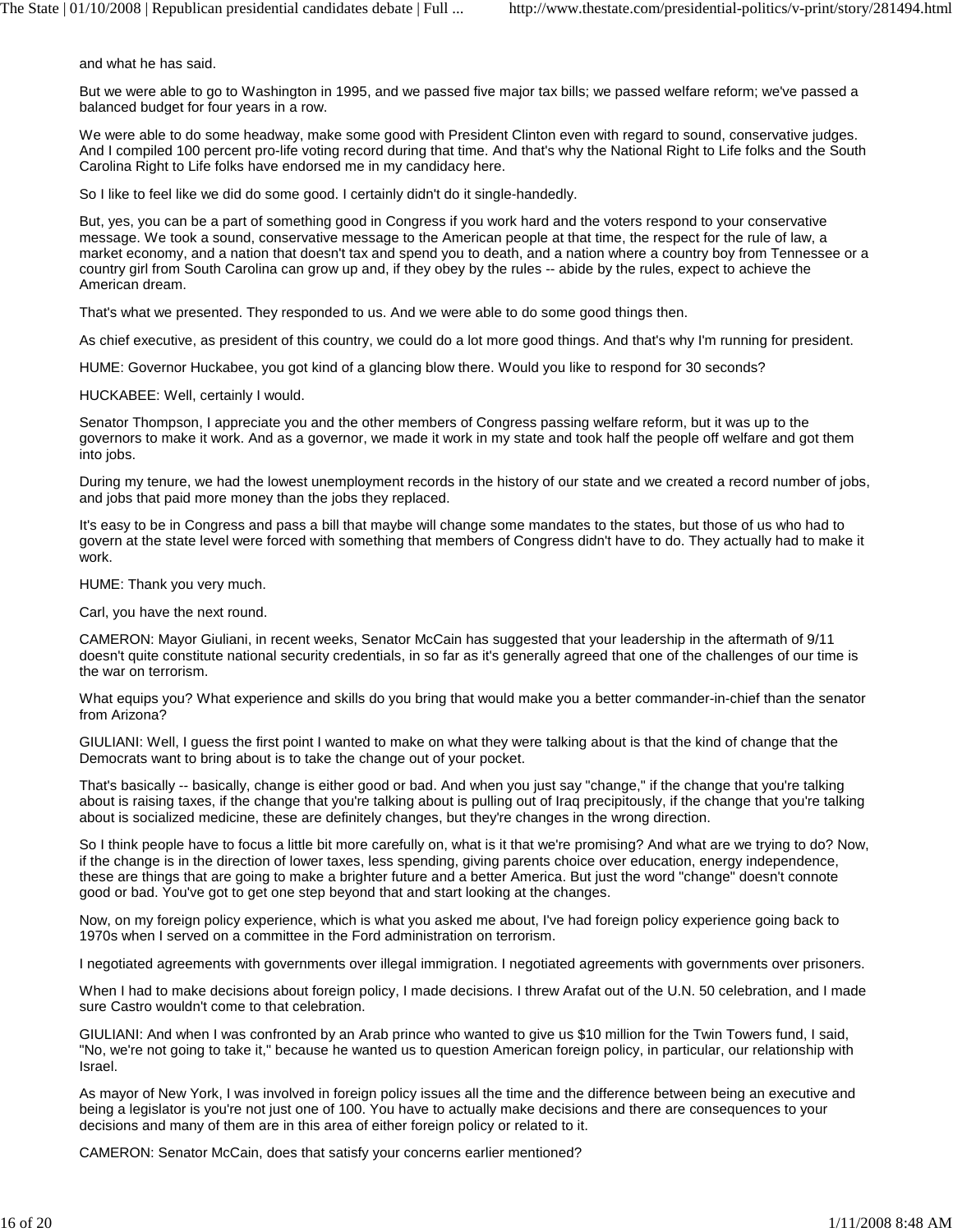MCCAIN: I have the greatest respect and affection for the mayor of New York. My point is that I've been involved in every major national security challenge for the last 20 years and before that, I fought in some of them.

The fact is that I have led the largest squadron in the United States Navy, not for profit, but for patriotism, and I believe that my experience and background has given me the judgment to make the decisions that are necessary in this transcendent challenge of radical Islamic extremism.

I have great respect for everyone on this stage. It's a tough business we're in and I appreciate them. I just believe that I am more qualified.

CAMERON: Governor Huckabee, to change the subject a little bit and focus a moment on electability.

Back in 1998, you were one of about 100 people who affirmed, in a full-page ad in the "New York Times," the Southern Baptist Convention's declaration that, quote, "A wife us to submit herself graciously to the servant leadership of her husband."

Women voters in both parties harshly criticized that. Is that position politically viable in the general election of 2008, sir?

HUCKABEE: You know, it's interesting, everybody says religion is off limits, except we always can ask me the religious questions. So let me try to do my best to answer it.

(APPLAUSE) And since -- if we're really going to have a religious service, I'd really feel more comfortable if I could pass the plates, because our campaign could use the money tonight, Carl.

## (LAUGHTER AND APPLAUSE)

We'll just go all the way.

First of all, if anybody knows my wife, I don't think they for one minute think that she's going to just sit by and let me do whatever I want to. That would be an absolute total misunderstanding of Janet Huckabee.

The whole context of that passage -- and, by the way, it really was spoken to believers, to Christian believers. I'm not the least bit ashamed of my faith or the doctrines of it. I don't try to impose that as a governor and I wouldn't impose it as a president.

But I certainly am going to practice it unashamedly, whether I'm a president or whether I'm not a president. But the point...

#### (APPLAUSE)

... the point, and it comes from a passage of scripture in the New Testament Book of Ephesians is that as wives submit themselves to the husbands, the husbands also submit themselves, and it's not a matter of one being somehow superior over the other. It's both mutually showing their affection and submission as unto the Lord.

So with all due respect, it has nothing to do with presidency. I just wanted to clear up that little doctrinal quirk there so that there's nobody who misunderstands that it's really about doing what a marriage ought to do and that's marriage is not a 50/50 deal, where each partner gives 50 percent.

Biblically, marriage is 100/100 deal. Each partner gives 100 percent of their devotion to the other and that's why marriage is an important institution, because it teaches us how to love.

#### (APPLAUSE)

CAMERON: Congressman Paul, yet another question about electability.

Do you have any, sir? There's always the question as to whether or not...

#### (LAUGHTER)

... you are, in fact, viable. Your differences with the Republicans on the -- with the rest of the Republicans on this stage has raised questions about whether or not you can actually win the Republican nomination, sir.

PAUL: Well, we've only had two little primaries so far. So it's pretty premature to decide which one is going to be the candidate. But, you know, when you think about it, if you measured everything I've ever said, every vote I've ever taken against the Constitution, you know, I'm a strict constitutionalist.

Are you suggesting the Republicans should write me off because I'm a strict constitutionalist? I'm the most conservative member here. I have voted, you know, against more spending and waste in government than anybody else.

#### (APPLAUSE)

So you're suggesting that I'm not electable and the Republicans don't want me because I'm a strict fiscal conservative, because I believe in civil liberties? Why should we not be defending civil liberties and why should we not be talking about foreign policy that used to be the part of the Republican Party?

PAUL: Mr. Republican Robert Taft didn't even want us to be in NATO and you're saying now that we have to continue to borrow money from China to finance this empire that we can't afford?

Let me see if I get this right. We need to borrow \$10 billion from China, and then we give it to Musharraf, who is a military dictator, who overthrew an elected government. And then we go to war, we lose all these lives promoting democracy in Iraq. I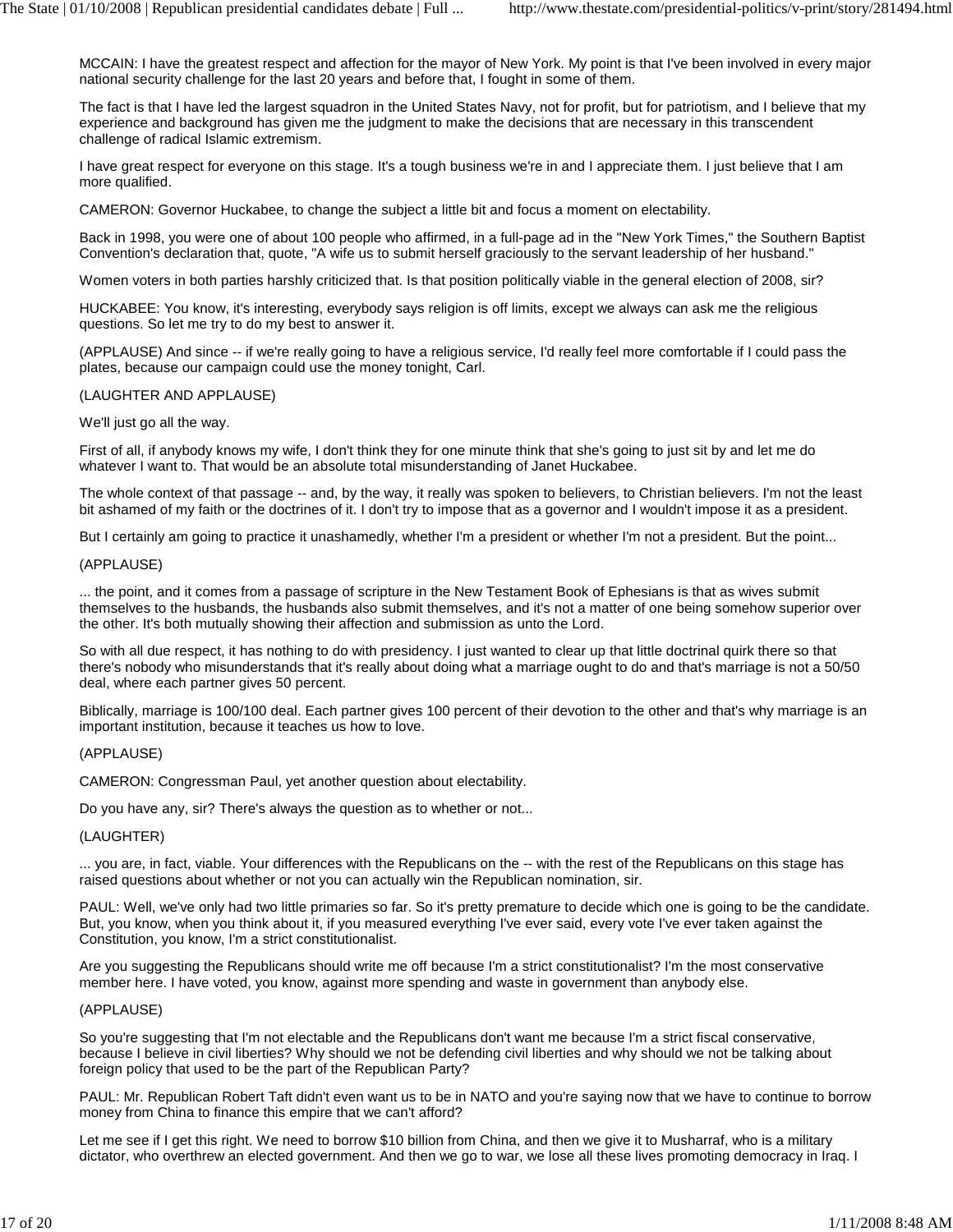mean, what's going on here?

(APPLAUSE)

And you're saying that this isn't appealing to Republicans? Where did this come about? I think this is the Republican message. I defend the platform. It used to say we'd (inaudible) the Department of Education. It doesn't say that now.

We, as Republicans, went and doubled the size of the Department of Education, so where have we gone? I think we've lost our way. And then the insinuation that I am less Republican because of that?

HUME: Congressman, thank you very much.

We have to take one more break. We'll be right back, with one of the most contentious issues of the day. Stay tuned.

## (COMMERCIAL BREAK)

HUME: And we are back for a final segment of questions.

Gentlemen, because we've had a lot of rebuttal time tonight, we're going to ask you if you can, so we can get this in in the allotted time, to have answers of one minute, followed by 30-second rebuttals, if necessary.

Wendell, you have the questions.

GOLER: And I'd like to focus on immigration, which polls indicate is a big issue here in South Carolina, as it was in New Hampshire.

## (APPLAUSE)

Senator McCain, the president's push for immigration reform failed mainly because of disagreements over your plan for dealing with the 12 million people now here illegally. You say you've learned your lesson, you'd secure the borders first. OK. Then how would you deal with the illegals?

MCCAIN: Actually, it failed because the American people had no trust or confidence in the federal government to do its job, because we had passed a law in 1986 that said we'd allow citizenship and actually what happened was that we didn't secure the borders, as we promised. So Americans need to restore their trust and confidence.

I know how to secure the borders.

MCCAIN: I come from a border state where our borders are broken. More people come across our border illegally every year than most any other state.

And I will secure the borders first. And I will have the border states' governors certify that those borders are secured. And we can do it with UAVs, with vehicle barriers, with walls, and with high-tech cameras.

The remaining 12 million, obviously two million of them who have committed crimes have to be rounded up and deported immediately. They cannot stay in our society. And we must then, in my view, address it in as humane and compassionate way as possible.

The three G.I.s who were missing last year in action, one of them was still missing in action, his wife was about to be deported from this country. I'm not going to deport the wife of a fighting serviceman who's missing in action. I'm going to handle it in a humane, compassionate fashion.

And we will reward no one. They will have to get to the end of the line, pay a fine, learn English, and we will secure the borders first. And I know how to do that.

GOLER: Thank you, Senator.

Governor Romney, I'm not sure I heard how the senator would remove the 12 million people here illegally. You called his plan a form of amnesty. What's yours? And how would it encourage illegals to come out of the shadows, sir?

ROMNEY: I didn't hear that answer, either. And I'd also tell you that all of us on this stage agree -- I believe, I don't know about Ron Paul, but I think everybody else agrees -- I just haven't heard your position; I don't mean to be critical -- that we secure the border, we have the fence, and we have enough Border Patrol agents to secure the border, and that we have an employment verification system of some kind.

But the place of difference between us is what we do with the 12 million people who are here illegally. We all agree that anybody who's committed a crime should be sent home.

But I believe that the others who've come here illegally should stand in line with everybody else who wants to come to this country and should not be given a special pathway or a special privilege... (APPLAUSE)

... to be able to stay in this country. And that means that those that are here illegally today would be looked at person by person, given a specific time period by which they arrange their affairs, they stay here during that time period. When that time period is over, they go home, and they get in line with everybody else.

There are millions of people around the world who want to come here. We'll do this in a humane and generous way, but we're not going to say to people who've come here illegally, "You have a special pathway, a special privilege to become a permanent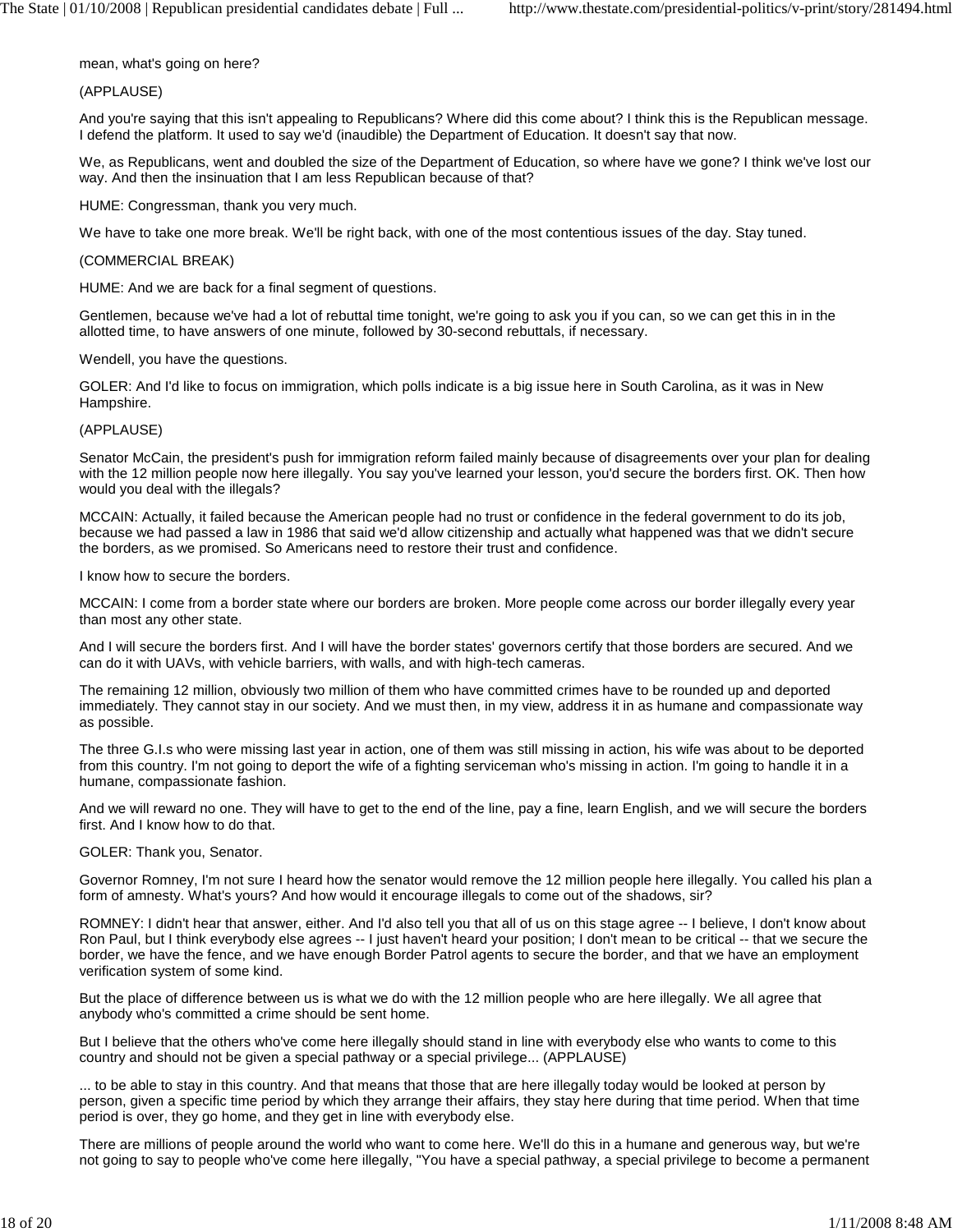resident or a citizen." Get in line with everybody else.

# (APPLAUSE)

GOLER: Senator Thompson, the governor says the 12 million people would be looked at individually. How would you find them? And could you do it faster than he would, sir?

THOMPSON: You can't look at them individually. We need to be a nation of high fences and wide gates, and we get to decide when to open the gate and when to close it.

# (APPLAUSE)

I believe with all my heart that if we enforce the border, if we crack down on employers who knowingly hired illegal immigrants, and required them to use the modern technology that we have now so that they can, in effect, push a button on the front end and find out whether or not someone is legal, and if we put an end to sanctuary cities, where local governments are, in effect, telling their people they can't cooperate with federal authorities with regard to illegal immigrants, and we would do that by telling the sanctuary cities, "If you continue that, we cut off discretionary federal funding to those sanctuary cities," if we did those things, we would have enforcement by attrition.

We would reverse the process that we're going in now. It's not just 12 million people. We have to be concerned about another 12 million people.

I disagree with my friend, John McCain, on the bill that they proposed last year. I disagree with my friend, Governor Huckabee, when he supported in-state tuition for illegal immigrants, when he fought the legislature when they tried to impose verification requirements before a person could vote so you could determine they were an American citizen.

I think that we have got to enforce the border, crack down on employers who knowingly hire illegal immigration, and stop sanctuary cities and policies that encourage people to continue across the border while we claim to be trying to enforce the border.

# GOLER: Thank you, Senator. (APPLAUSE)

Congressman Paul, is denying a path to citizenship for people now in the country illegally important enough that Republicans are willing to concede the Hispanic vote to Democrats in November?

PAUL: Well, I don't know that, but I don't know if that's necessarily true, but I do think we should enforce the law. And the law says that illegals shouldn't be here and that we shouldn't have amnesty.

But I think this whole thing should be thought of more in economic terms. Maybe I think about economics too much. But there is something said in economics that, if you subsidize something, you get more of it.

And this is what we do. We encourage it by giving free medical care, and free education, and the promise of amnesty. And no wonder more will come.

PAUL: We have a weakening economy and now immigrants, especially the illegals, are seen as a threat because they come and they undermine our tax system. And some of our hospitals are being closed and some of our people won't work because of the welfare state.

You can't solve this problem if you don't deal with the terms of welfarism. And, besides, you know, some of our border guards are over in Iraq. I think they would be better off on our borders, you know, protecting our borders, not in Iraq.

## (APPLAUSE)

PAUL: So, yes, I think we have to deal with it. And if we don't deal with it carefully, yes, we're going to lose some votes on it. But quite frankly, the law is the law and we should enforce the law.

GOLER: Governor Huckabee, President Bush's outreach to Hispanics paid off for Republicans at the ballot box in 2004, and then came this whole immigration debate, and Hispanic support for Republicans fell sharply. The debate is often focused on how we can keep them out or throw them out.

How can you convince Hispanics the Republican Party really wants them here?

HUCKABEE: Wendell, I think there is a great misperception that Hispanic people in this country somehow are soft and weak on immigration. They are not. Those who have come here legally, who have stood in line, who have patiently waited to get in this country are some of the ones who insist that we enforce the law.

What I think we ought to do is to certainly start with a secure border, because nothing else matters until then. But we can have a period of time.

I created a nine-point immigration policy that says there's a 120-day period in which people go to their home country and they start the process from the back of the line. And when people say, how will the government round them up? The government didn't round everybody up to get here.

The government doesn't have to round everybody up to get back in line. That's nonsense. People got themselves here, they can get themselves to the back of the line.